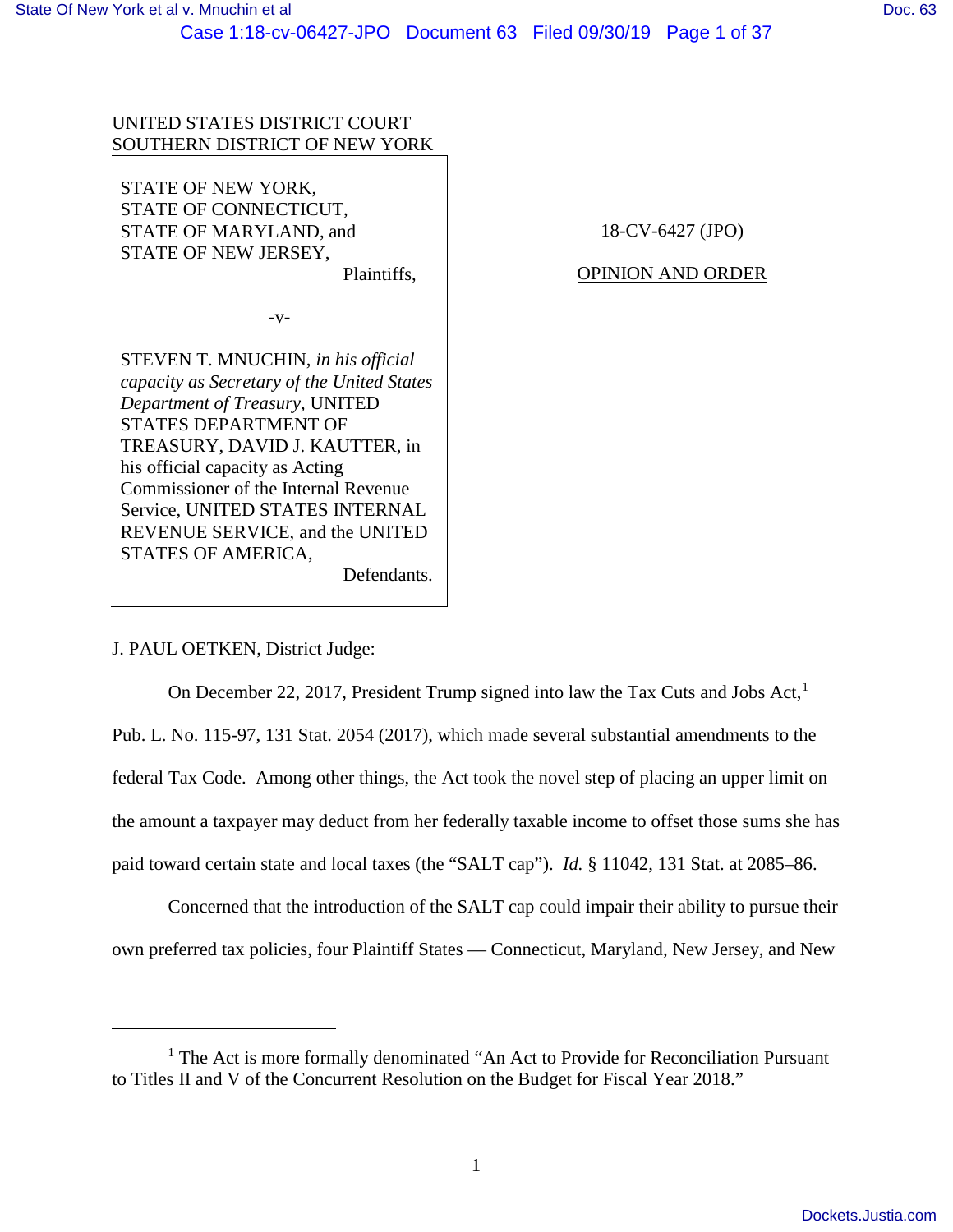# Case 1:18-cv-06427-JPO Document 63 Filed 09/30/19 Page 2 of 37

York (the "States") — filed this suit against the federal government (the "Government"), alleging that the SALT cap violates the federalism principles that undergird the U.S. Constitution.<sup>2</sup> (Dkt. No. 1.) The Government has moved to dismiss, contending that this Court lacks jurisdiction over the suit and that the States have failed to state a valid legal claim. (Dkt. No. 42.) The States, in turn, have filed a cross-motion for summary judgment. (Dkt. No. 44.) For the reasons that follow, the Government's motion to dismiss is granted and the States' crossmotion is denied.

### **I. Background**

The Court begins its treatment of this case's background by providing some historical context regarding the federal government's taxing power and the deduction affected by the SALT cap. The Court then describes the enactment of the SALT cap and the public discussion around it. Finally, the Court explains the path this litigation has traveled to date.

## **A. Historical Background**

The federal government derives its authority to "lay and collect Taxes" from Article I, section 8 of the U.S. Constitution. U.S. Const. art. I, § 8, cl. 1. But, as all taxpayers well know, this grant of authority has not displaced the concurrent taxing power of the states. *See Gamble v. United States*, 139 S. Ct. 1960, 1969 (2019) (citing taxation as an example of dual state-federal regulation "that comes immediately to mind"). Nor was it intended to do so. As the Constitution was being ratified, the Framers attempted to address concerns about the scope of the proposed federal tax authority by reassuring the public that although a federal law "laying a tax for the use of the United States would be supreme in its nature, and could not legally be opposed or

 $2$  The defendants here, more specifically, are the United States, the U.S. Internal Revenue Service and its Commissioner, and the U.S. Department of Treasury and its Secretary.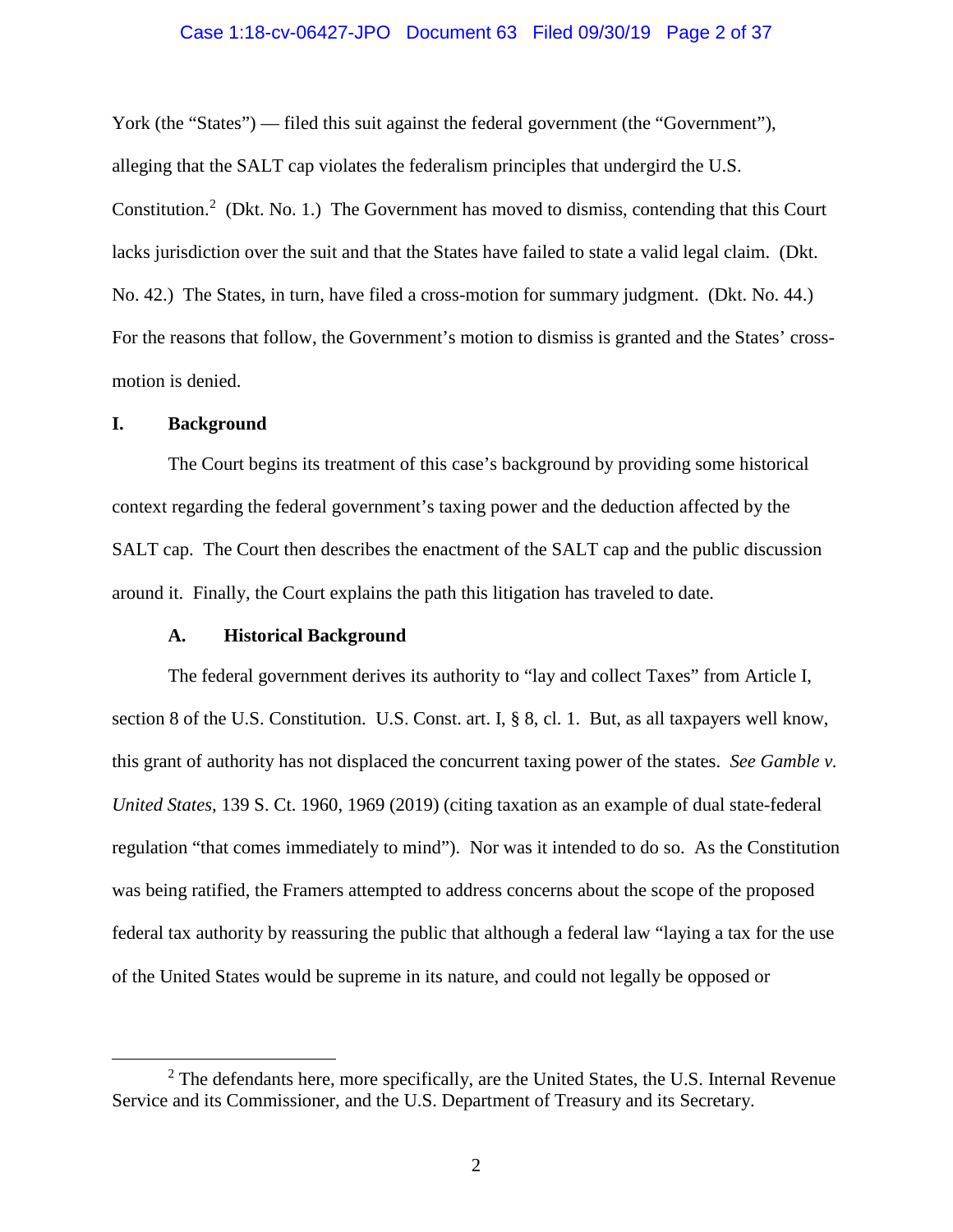#### Case 1:18-cv-06427-JPO Document 63 Filed 09/30/19 Page 3 of 37

controlled," a federal law "for abrogating or preventing the collection of a tax laid by the authority of the State . . . would not be the supreme law of the land, but a usurpation of power not granted by the Constitution." The Federalist No. 33 (Alexander Hamilton); *see also* Bruce Ackerman, *Taxation and the Constitution*, 99 Colum. L. Rev. 1, 7 (1999) (describing ratificationera fears that the Constitution's "wide grant of taxing authority" would "centraliz[e] tyranny"). Soon after ratification, the introduction of the Tenth Amendment created an explicit textual guarantee "reserv[ing] to the States respectively, or to the people," any "powers not delegated to the United States by the Constitution, nor prohibited by it to the States." U.S. Const. amend. X.

In the nation's early years, the federal government wielded its taxing power with relative modesty, collecting virtually all its revenue from customs duties alone. *See* Aaron T. Knapp, *The New Jersey Plan and the Structure of the American Union*, 15 Geo. J.L. & Pub. Pol'y 615, 643 (2017). There were, to be sure, a few early, unpopular efforts to implement limited excise and property taxes, as well as the occasional temporary tax designed to plug wartime revenue gaps, but up through the first half of the nineteenth century the federal government generally steered wide of taxes that reached within the states' borders.<sup>3</sup> See id.; William E. Foster, *Partisan Politics and Income Tax Rates*, 2013 Mich. St. L. Rev. 703, 707–08 & n.27. Indeed, from the end of the War of 1812 until the Civil War, "[t]here were no federal income taxes, direct taxes, or excise taxes — in short, no internal taxes of any kind." Anuj C. Desai, *What a History of Tax Withholding Tells Us About the Relationship Between Statutes and Constitutional Law*, 108 Nw. U. L. Rev. 859, 871 (2014).

<sup>&</sup>lt;sup>3</sup> The fact that early Congresses did not tax more aggressively does not mean that they never considered doing so. One bill proposed during the War of 1812, for example, would have directed the Committee of Ways and Means to "inquire into the expediency" of instituting a federal income tax, although it would have limited the objects of taxation to "such capital or employments as [were] not taxed by any existing laws." 28 Annals of Cong. 1079 (1815).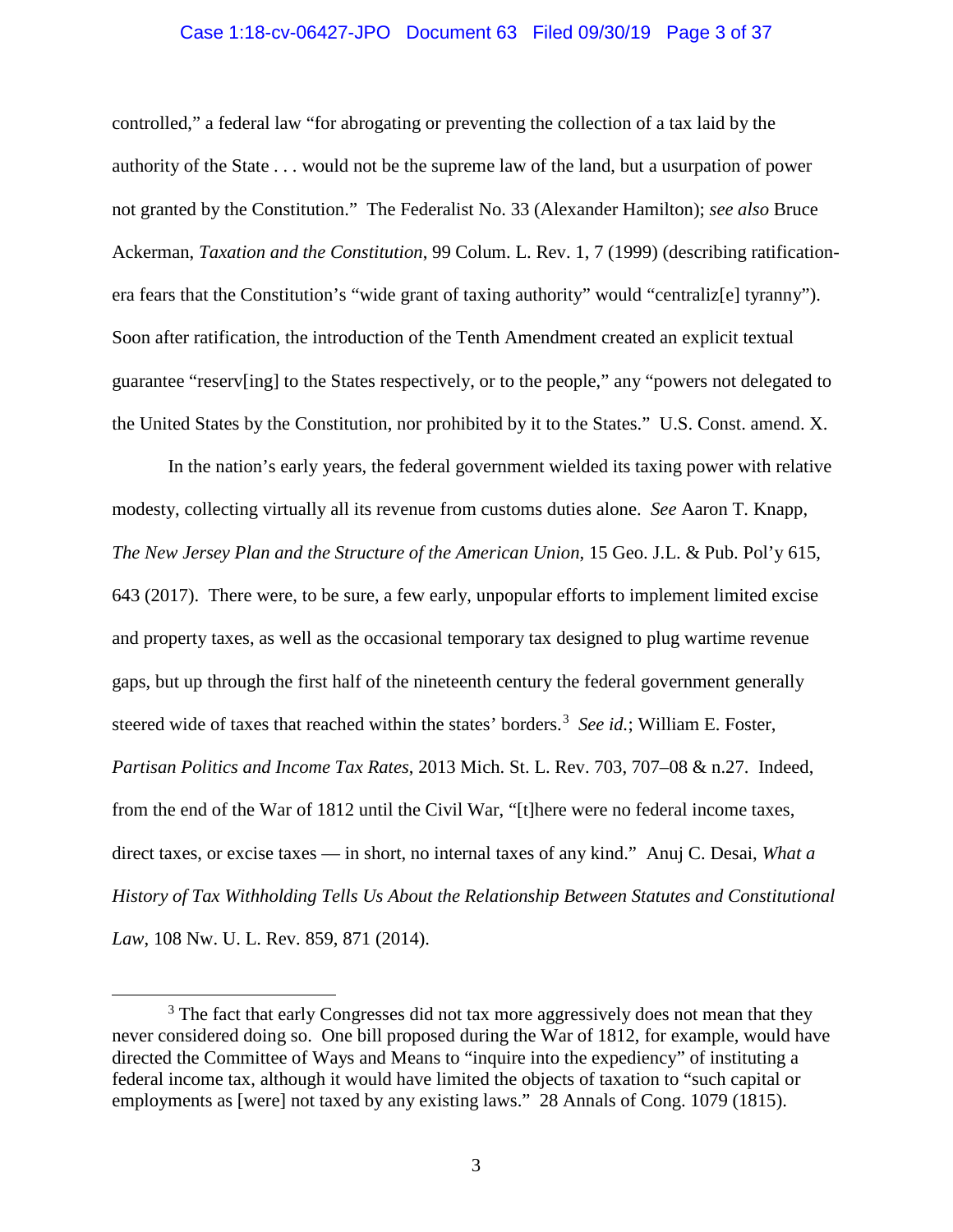#### Case 1:18-cv-06427-JPO Document 63 Filed 09/30/19 Page 4 of 37

The financial burdens of the Civil War, though, "necessitated a dramatic shift in federal tax policy," *id.*, and the result was "the first federal income tax in U.S. history," *id.* at 872. As initially enacted in 1861, that tax imposed a 3% levy on annual income over \$800 but provided that, "in estimating [taxable] income, all national, state, or local taxes assessed upon the property, from which the income is derived, shall be first deducted." Act of Aug. 5, 1861, ch. 45, § 49, 12 Stat. 292, 309. While the specifics of the tax underwent several modifications over the years it was in effect, the deduction for state and local taxes remained substantially intact. *See* Act of July 1, 1862, ch. 119, § 91, 12 Stat. 432, 473–74; Act of June 30, 1864, ch. 173, § 117, 13 Stat. 223, 281; Act of Mar. 3, 1865, ch. 78, 13 Stat. 469, 749; Act of Mar. 2, 1867, ch. 169, § 13, 14 Stat. 471, 478; Act of July 14, 1870, ch. 255, § 9, 16 Stat. 256, 258.

Shortly after the Civil War, in 1872, the federal income tax was left to lapse, and "the nation returned to reliance on tariffs and excises to fill the federal coffers." Foster, *Partisan Politics and Income Tax Rates*, 2013 Mich. St. L. Rev. at 710 n.40. But by 1894, rising popular support for progressive taxation prompted Congress to give the federal income tax another go. *Id.* at 710–11. The resulting tax, like its predecessors, excluded "all national, State, county, school, and municipal taxes, not including those assessed against local benefits," from taxable income. Act of Aug. 27, 1894, ch. 349, § 28, 28 Stat. 509, 553. And, like its predecessors, the tax enacted in 1894 was short lived. The very next year, in *Pollock v. Farmers' Loan & Tr. Co.*, 157 U.S. 429 (1895), the Supreme Court held that the federal income tax violated the constitutional requirement that any "direct" taxes be apportioned among the states in relation to their relative populations, *id.* at 582–83; *see also* U.S. Const. art. I, § 9, cl. 9 ("No capitation, or other direct, tax shall be laid, unless in proportion to the census or enumeration hereinbefore directed to be taken.").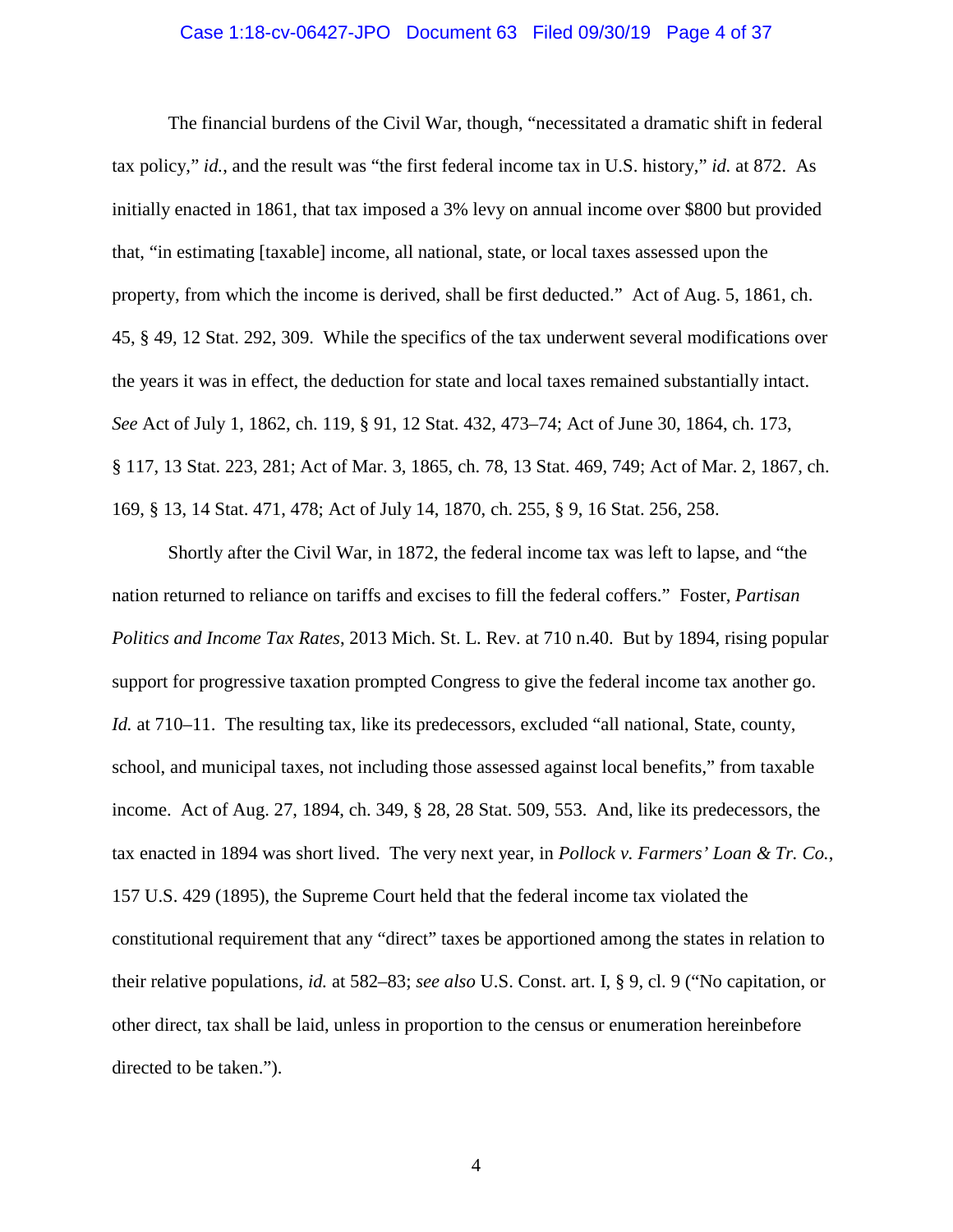#### Case 1:18-cv-06427-JPO Document 63 Filed 09/30/19 Page 5 of 37

*Pollock* drew a backlash and, with it, a push to eliminate the apportionment requirement that had scuppered Congress's 1894 efforts. *See* Erik M. Jensen, Murphy v. Internal Revenue Service*, the Meaning of "Income," and Sky-Is-Falling Tax Commentary*, 60 Case W. Res. L. Rev. 751, 770–71 (2010). Thus, in 1909, Congress passed a proposed constitutional amendment that would guarantee it the "power to lay and collect taxes on incomes, from whatever source derived, without apportionment among the several states, and without regard to any census or enumeration." U.S. const. amend. XVI. Of course, the proposed amendment had its detractors. For example, New York's then-Governor, Charles Evans Hughes, opposed ratification out of concern that it would allow the federal government to tax income derived from state or municipal bonds.<sup>4</sup> *See* Marjorie E. Kornhauser, *The Origins of Capital Gains Taxation: What's Law Got to Do with It?*, 39 Sw. L.J. 869, 918 n.295 (1985). And state legislators from Virginia and Georgia described their (at times racist) fears that the amendment would permit federal intrusion into state matters. *See* Robin L. Einhorn, *Look Away Dixieland: The South and the Federal Income Tax*, 108 Nw. U. L. Rev. 773, 792–94 (2014). But such hesitations were unavailing, and upon the proposed amendment's 1913 ratification, the Sixteenth Amendment became the law of the land.

Congress wasted little time in flexing its newly defined taxing authority. On October 3, 1913, it enacted the first federal income tax of the twentieth century. Act of Oct. 3, 1913, ch. 16, § II, 38 Stat. 114, 166–81. That tax, like its nineteenth-century forebears, deducted from taxable

 <sup>4</sup> William Borah, a U.S. Senator from Idaho, responded to Governors Hughes' concerns by expressing his view that the Constitution would not permit federal taxation of state and local bond income notwithstanding the proposed amendment because, "however full the grant of power of taxation might be in the Constitution, there must always be subtracted from that power the right of the different [state] sovereignties to perform their functions as such." 45 Cong. Rec. 1696 (1910). Other federal legislators expressed similar views. (*See, e.g.*, Dkt. No. 47-20.)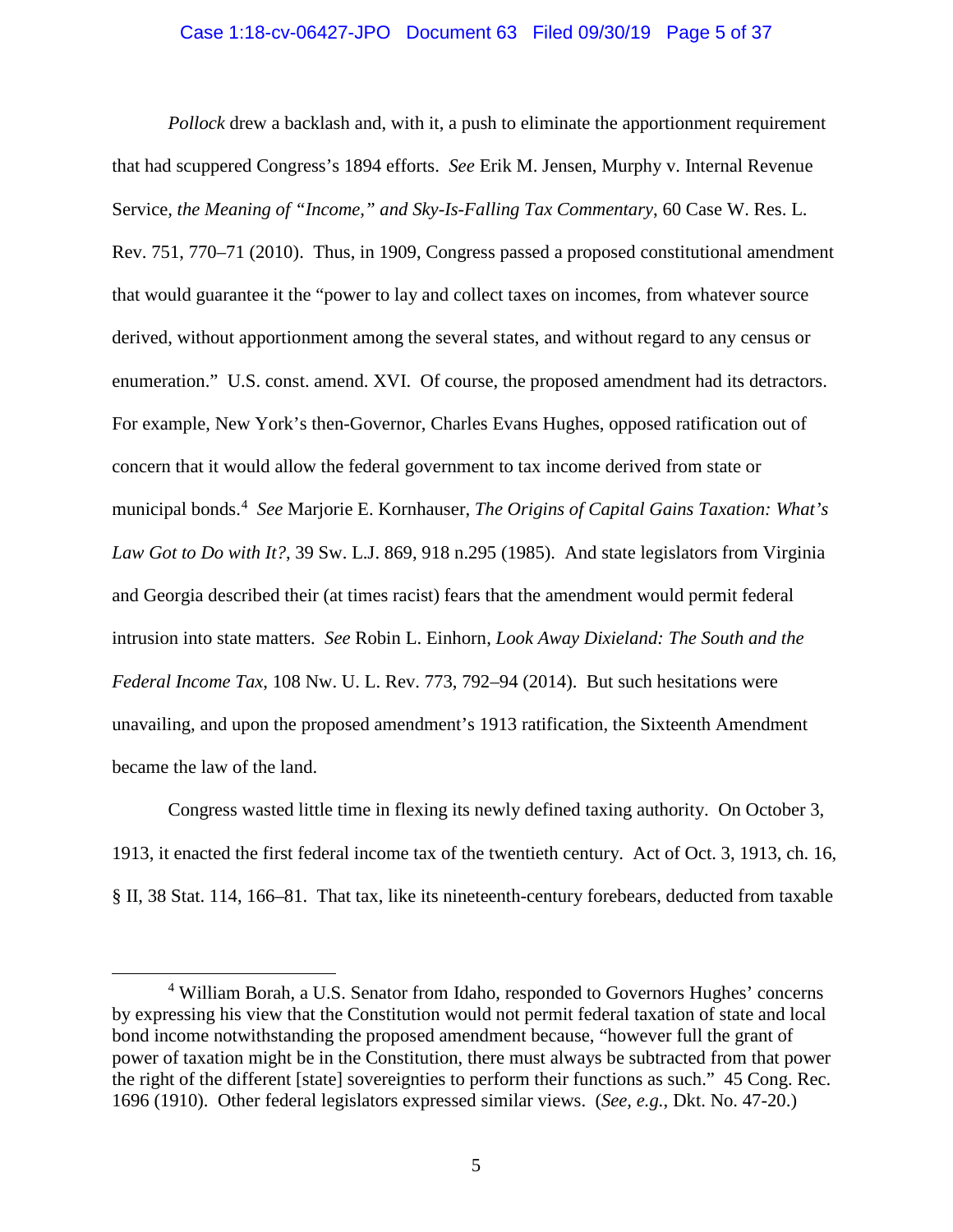# Case 1:18-cv-06427-JPO Document 63 Filed 09/30/19 Page 6 of 37

income "all national, State, county, school, and municipal taxes paid within the year, not including those assessed against local benefits." *Id.* § II(B), 38 Stat. at 167. And from then to now, some form of state and local tax deduction (a "SALT deduction"), has been a mainstay of the federal Tax Code. (*See* Dkt. Nos. 54-28 to 54-83.) As the House Committee on Ways and Means explained in 1963, the deduction "represents an important means of accommodation where both the State and local governments on one hand and the Federal Government on the other hand tap th[e] same revenue source." H.R. Rep. No. 88-749, at 48 (1963).

Notwithstanding its baseline durability, the SALT deduction has taken various forms over the years. *See* Gladriel Shobe, *Disaggregating the State and Local Tax Deduction*, 35 Va. Tax Rev. 327, 337–39 (2016) (detailing the deduction's post-1913 history) (hereinafter, "Shobe, *Disaggregating*"). For one thing, the 1944 enactment of a standard deduction — a predetermined sum that taxpayers may elect to deduct from their taxable income in lieu of itemizing their specific deductible expenses — meant that, in practice, the SALT deduction remained relevant for only those taxpayers who chose to itemize their deductions. *See* Individual Income Tax Act of 1944, Pub. L. No. 78-315, § 9, 58 Stat. 231, 236–38. And even beyond making general changes to the federal tax scheme that indirectly influence the role of the SALT deduction, Congress has from time to time amended the deduction directly. In 1964, for example, Congress "enumerated the types of [state and local] taxes that were deductible and disallowed a deduction for any other state and local taxes," thus departing from the earlier rule that "all state and local taxes were deductible unless specifically disallowed." Shobe, *Disaggregating*, 35 Va. Tax Rev. at 338; *see also* Revenue Act of 1964, Pub. L. No. 88-272, § 207, 78 Stat. 19, 40. And in 1986 (in a move that has since been walked back) Congress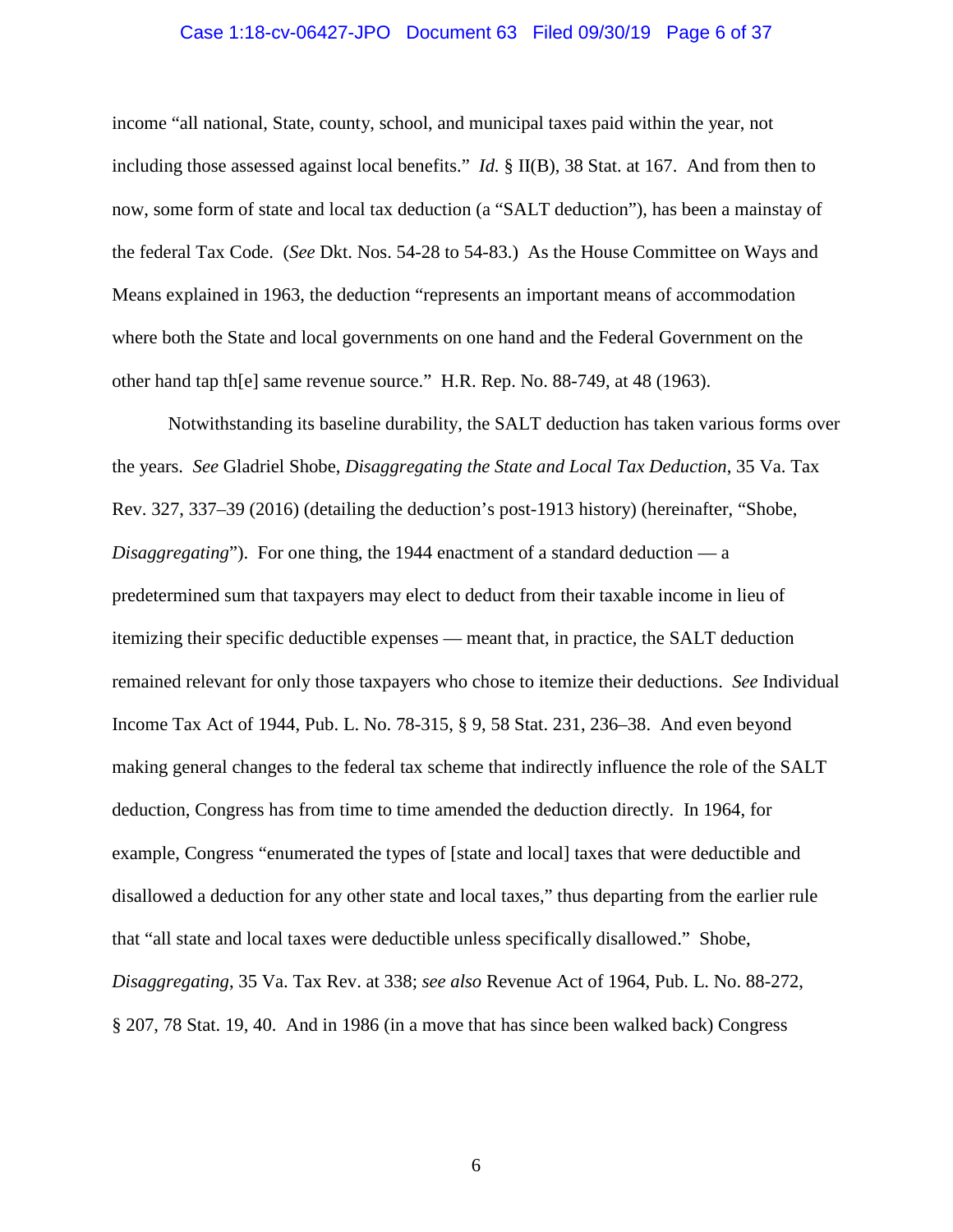#### Case 1:18-cv-06427-JPO Document 63 Filed 09/30/19 Page 7 of 37

eliminated the deduction for state and local sales taxes.<sup>5</sup> Tax Reform Act of 1986, Pub. L. No. 99-514, § 134, 100 Stat. 2085, 2116; *see also* American Jobs Creation Act of 2004, Pub. L. No. 108-357, § 501, 118 Stat. 1418, 1520–21 (partially reinstating the state and local sales tax deduction).

Matters continued thus into the twenty-first century, with the SALT deduction standing as an enduring component of the federal tax scheme, subject to periodic refinement. As the law stood at the beginning of December 2017, just prior to the enactment of the SALT cap, taxpayers who chose to itemize their deductions could typically deduct from their federally taxable income, among other things, (1) all state and local real and personal property taxes and (2) their choice of all state and local income taxes or all state and local sales taxes. 26 U.S.C.  $\S$  {  $164(a)(1)–(3)$ , (b)(5) (effective Dec. 18, 2015 to Dec. 21, 2017).

### **B. The SALT Cap**

The 2017 Tax Cuts and Jobs Act changed the ballgame. After its enactment, a taxpayer could, as before, claim a federal tax deduction for (1) state and local real and personal property taxes and (2) a choice of state and local income taxes or state and local sales taxes. 26 U.S.C. §§  $164(a)(1)–(3)$ , (b)(5). But the newly enacted catch was that these claimed deductions could not total any more than \$10,000 for single or jointly filing married taxpayers or any more than \$5,000 for a married taxpayer filing separately. *Id.* § 164(b)(6)(B).

<sup>&</sup>lt;sup>5</sup> The 1986 amendment followed a national debate over whether Congress should repeal the SALT deduction altogether. *See* Shobe, *Disaggregating*, 35 Va. Tax Rev. at 338–39. Among those opposing repeal was New York's then-Governor, Mario Cuomo, who described repeal as "an attack . . . on the idea of the Republic" that "would certainly intrude on States['] rights." *The Impact of Repeal of the Deductions for State and Local Taxes: Hearings Before the Subcomm. on Monetary and Fiscal Policy of the J. Econ. Comm.*, 99th Cong. 87 (1985).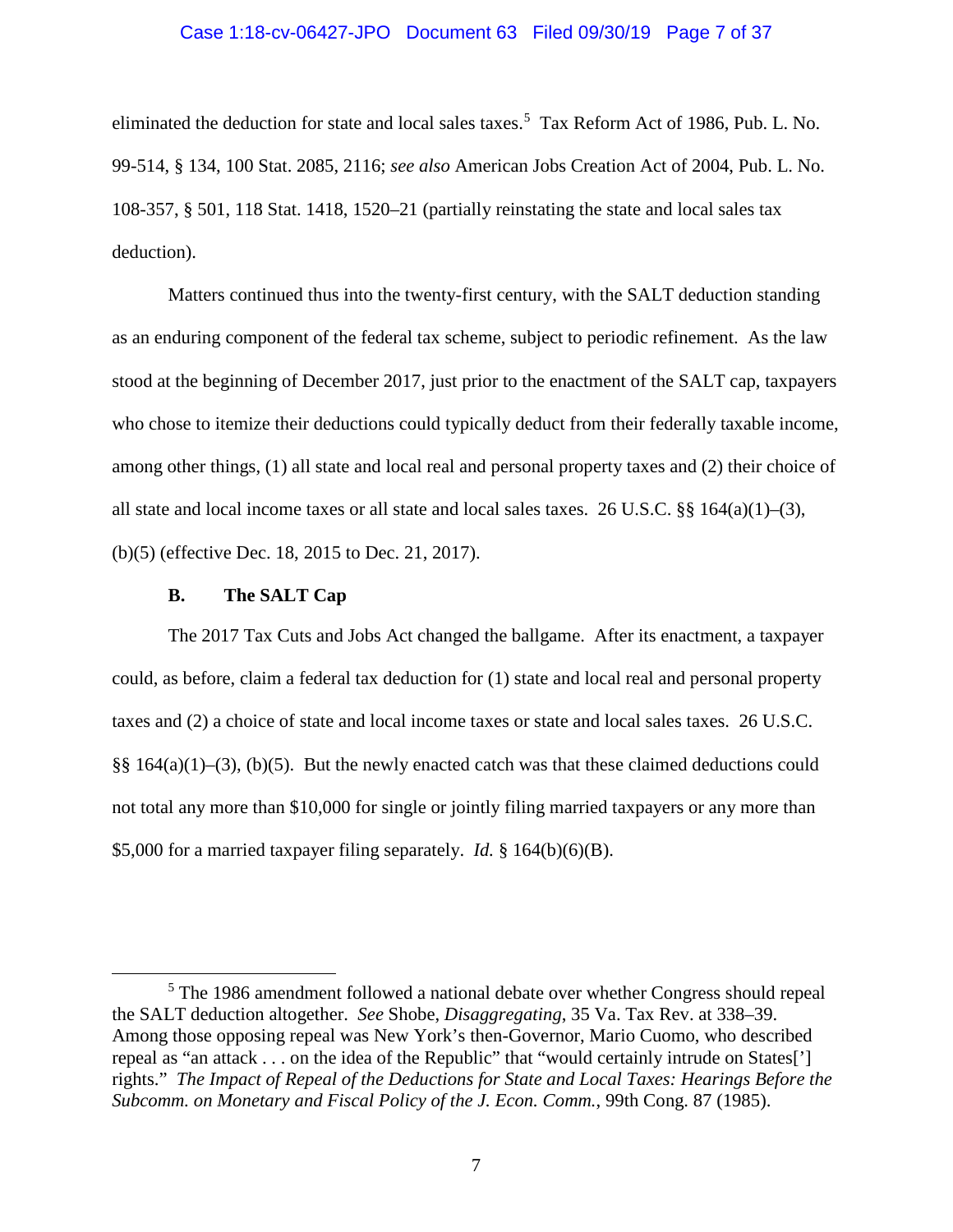#### Case 1:18-cv-06427-JPO Document 63 Filed 09/30/19 Page 8 of 37

The States represent that the introduction of this ceiling has fundamentally altered the tax landscape. New York claims, for example, that those of its taxpayers who itemize deductions claimed an average SALT deduction of \$21,943 prior to the introduction of the cap. (Dkt. No. 46 ¶ 33.) But because the cap now prevents taxpayers from deducting even half that amount, New York predicts that its taxpayers will in many cases see their federal tax bills rise and will, in all, end up paying a total of \$121 billion more into the federal coffers between 2018 and 2025 than they would have paid absent the cap. (Dkt. No. 46 ¶ 50.) Connecticut, Maryland, and New Jersey have concerns as well. Among the three of them, they estimate that in 2018 alone their taxpayers paid \$7.5 billion more to the federal government than they would have paid without the cap. (Dkt. No. 46 ¶¶ 51–53.) Such tax hikes, moreover, are not spread evenly across the nation. Because the cap's effect on any given taxpayer depends on whether her state and local tax bill exceeds the \$10,000 (or \$5,000) ceiling, taxpayers in states and localities with higher taxes will, on average, feel a greater financial pinch as a result of the cap than will taxpayers in states and localities with lower taxes. And taxpayers in the Plaintiff States here fall into the former category. All in all, the States allege that, nationwide, they have "the highest percentages of taxpayers whose federal tax burden increased under the 2017 Tax Act." (Dkt. No. 46  $\llbracket$  47.)

Further, the States maintain, the exclusively Republican legislators who voted to enact the SALT cap — and the Republican president who signed it into law — *intended* this differential impact. According to the States, the cap's "true purpose" was "to coerce a handful of States with relatively high taxpayer-funded public investments — States that are primarily Democratic leaning — to change their tax policies." (Dkt. No. 1 ("Compl.") ¶ 107.) If there were doubt on that point, the States believe, one need only listen to the cap's supporters. For example, former House Speaker Paul Ryan has said that the cap would lead people in high-tax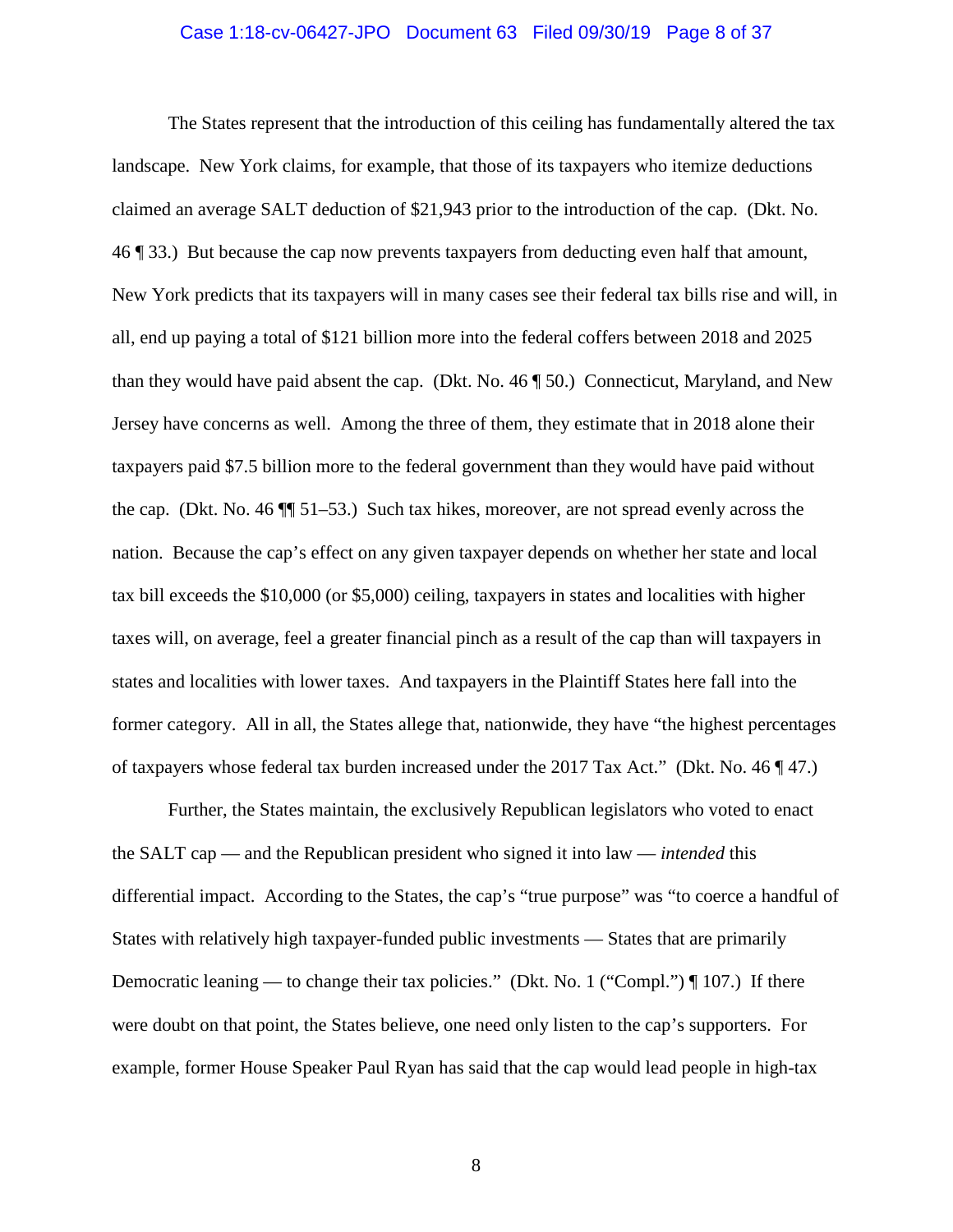#### Case 1:18-cv-06427-JPO Document 63 Filed 09/30/19 Page 9 of 37

states to "see their true cost of government." Mike DeBonis, *To Make Their Tax Plan Work, Republicans Eye a Favorite Blue-State Break*, Wash. Post, Sept. 16, 2017. And President Trump has said that the cap would encourage citizens to "make sure that [their] politicians do a good job of running [their] state." *President Trump Vows Largest Tax Cut in the History of This Country*, Fox News, Oct. 11, 2017. Other members of Congress and the executive branch have expressed similar views. *See, e.g.*, *First on CNBC: Transcript: Treasury Secretary Steven Mnuchin Speaks with CNBC's "Squawk Box" Today*, CNBC, Oct. 12, 2017 (Treasury Secretary Steven Mnuchin's statement that the cap would spare the federal government from "continu[ing] to subsidize the states"); *Rep. Duncan Hunter Said GOP Tax Bill Could Cost Californians More than Others, but He Still Supports It*, San Diego Union Tribune, Oct. 30, 2017 (Representative Duncan Hunter's statement that the new tax law would "not [be] as good" for "California, New Jersey, New York and other states that have horrible governments"); Sahil Kapur, *'Death to Democrats': How the GOP Tax Bill Whacks Liberal Tenets*, Bloomberg, Dec. 5, 2017 (Senator Ted Cruz's statement that he hoped the SALT cap would make "state and local officials . . . less eager to jack up the taxes on hard working Americans").

Being among the states thus supposedly targeted, the Plaintiff States here resolved to take responsive action — and so they found their way to federal court.

#### **C. Procedural Background**

The States filed this suit on July 17, 2018. (Dkt. No. 1.) According to their complaint, the SALT cap "disregards Congress's hitherto unbroken respect for States' distinct and inviolable role in our federalist scheme" and "deliberately seeks to compel certain States to reduce their public spending." (Compl.  $\P$ 1.) In doing so, the complaint maintains, the cap falls foul of the "structural constraints" that the Constitution, through Article I, section 8 and the Tenth and Sixteenth Amendments, places "on the federal government's ability to use its tax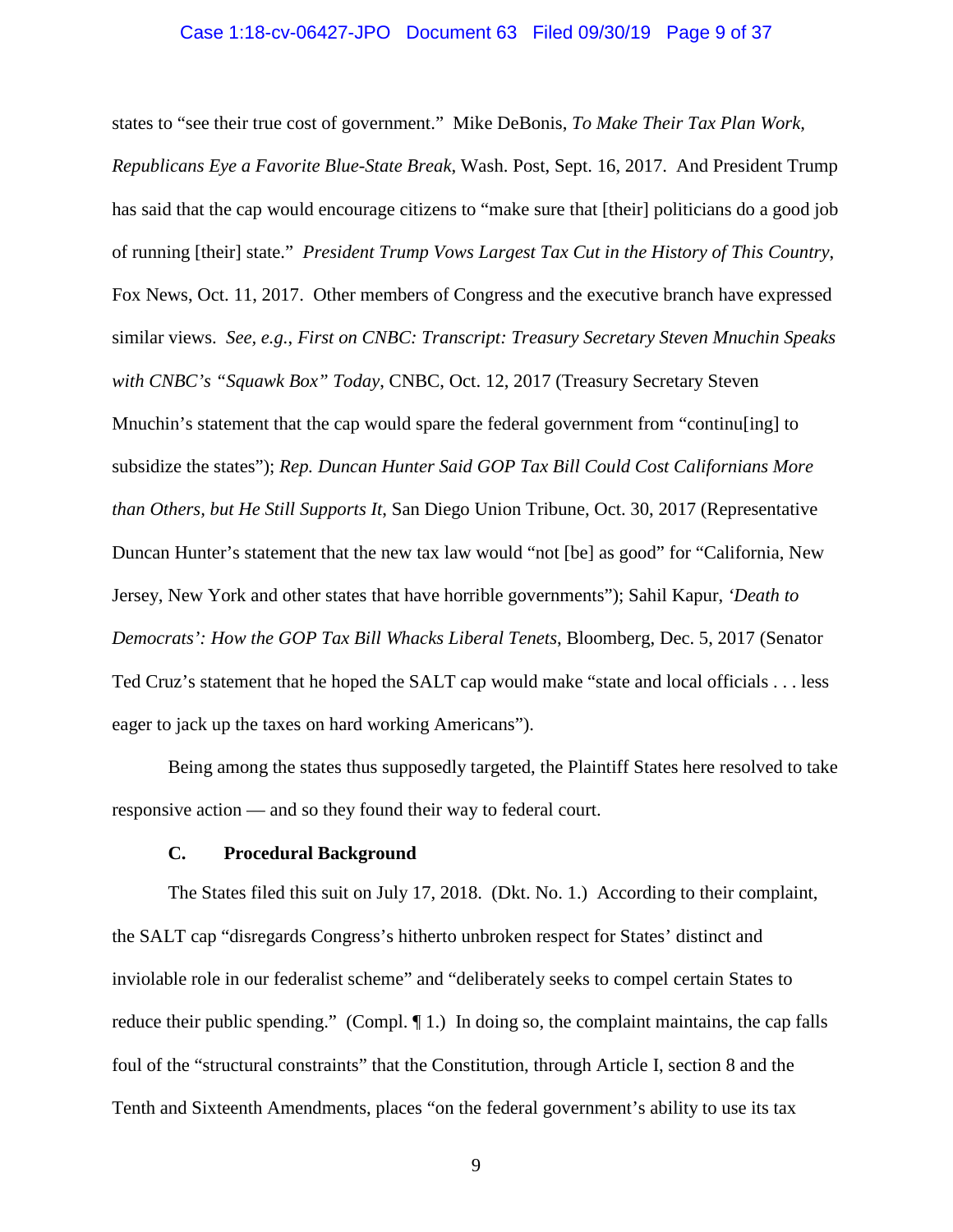#### Case 1:18-cv-06427-JPO Document 63 Filed 09/30/19 Page 10 of 37

power to interfere with the sovereign authority of the States to determine their own taxation and fiscal policies." (Compl. ¶ 117; *see also id.* ¶¶ 124–140.) The States thus seek a declaration that the cap is unconstitutional and an injunction that bars the Government from enforcing it. (Compl. at 50.)

On November 2, 2018, the Government moved to dismiss for lack of jurisdiction and for failure to state a valid legal claim. (Dkt. No. 42.) The States opposed the motion and filed a cross-motion for summary judgment. (Dkt. No. 44.) Briefing was complete as of March 22, 2019 (*see* Dkt. Nos. 43, 45, 53, 57), and the Court held oral argument on the motions on June 18, 2019 (Dkt. No. 61). The parties have ably presented the case, and the Court is prepared to rule.

## **II. Legal Standards**

Federal Rules of Civil Procedure  $12(b)(1)$  and  $12(b)(6)$  allow a party to move to dismiss a complaint for, respectively, lack of subject-matter jurisdiction and failure to state a claim upon which relief can be granted. Fed. R. Civ. P.  $12(b)(1)$ ,  $12(b)(6)$ . When deciding a Rule  $12(b)(1)$ or  $12(b)(6)$  motion, a court must "constru $[e]$  the complaint liberally, accepting all factual allegations in the complaint as true, and drawing all reasonable inferences in the plaintiff's favor." *Lubrano v. United States*, 448 F. App'x 159, 159 (2d Cir. 2012) (summary order) (quoting *Chambers v. Time Warner, Inc.*, 282 F.3d 147, 152 (2d Cir. 2002)). A case may be dismissed for lack of jurisdiction under Rule 12(b)(1) "when the district court lacks the statutory or constitutional power to adjudicate it," *id.* (quoting *Makarova v. United States*, 201 F.3d 110, 113 (2d Cir. 2000)), and a case may be dismissed for failure to state a claim under Rule 12(b)(6) if the complaint fails to plead "enough facts to state a claim to relief that is plausible on its face," *id.* (quoting *Bell Atl. Corp. v. Twombly*, 550 U.S. 544, 570 (2007)).

Federal Rule of Civil Procedure 56(a), meanwhile, requires a court to grant summary judgment in favor of a moving party if that party can demonstrate that "there is no genuine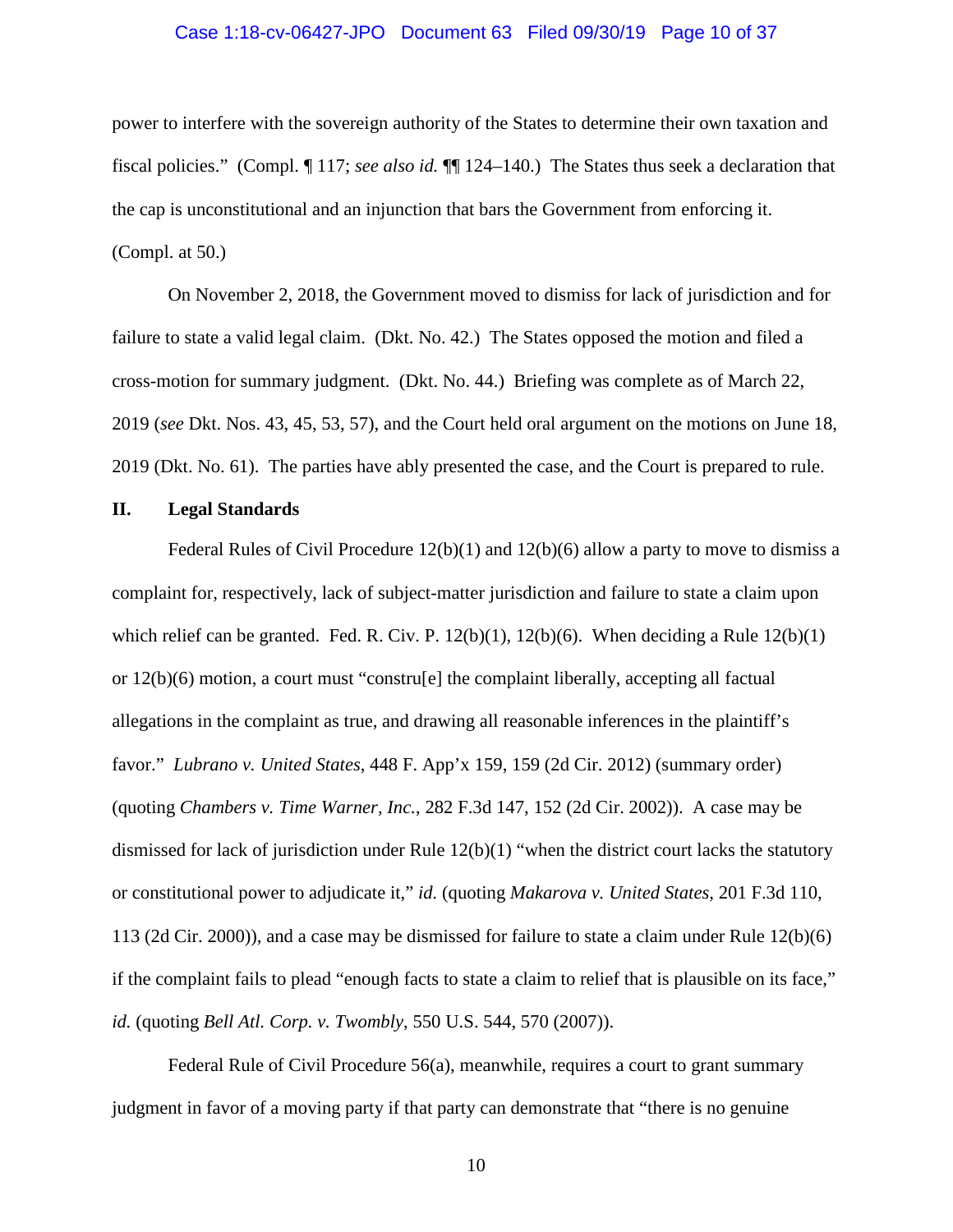# Case 1:18-cv-06427-JPO Document 63 Filed 09/30/19 Page 11 of 37

dispute as to any material fact and the movant is entitled to judgment as a matter of law." Fed. R. Civ. P. 56(a). Under Rule 56, a fact is "material" if it "might affect the outcome of the suit under the governing law," and a factual dispute is "genuine" if "the evidence is such that a reasonable jury could return a verdict for the nonmoving party." *Jeffreys v. City of N.Y.*, 426 F.3d 549, 553 (2d Cir. 2005) (quoting *Anderson v. Liberty Lobby, Inc.*, 477 U.S. 242, 248 (1986)). When assessing a summary judgment motion, "a court must construe the evidence in

# **III. Discussion**

The Court begins, as it must, by considering whether this case falls within its subjectmatter jurisdiction. The Court then turns to the merits.

the light most favorable to the nonmoving party, drawing all inferences in that party's favor." *Id.*

#### **A. Jurisdiction**

The Government raises three challenges to this Court's subject-matter jurisdiction. First, it argues that the States lack standing to bring the claims they have asserted. (Dkt. No. 43 at 9– 14.) Second, it argues that the Anti-Injunction Act, 26 U.S.C. § 7421(a), strips this Court of jurisdiction. (Dkt. No. 43 at 14–17.) Third, it argues that the case presents a nonjusticiable political question. (Dkt. No. 43 at 17–18.) The Court addresses these arguments in turn.<sup>6</sup>

 <sup>6</sup> Thomas Scambos has filed an *amicus* brief raising a fourth argument as to why this Court lacks subject-matter jurisdiction over this case. (Dkt. Nos. 32–33.) His argument invokes Article III, section 2 of the U.S. Constitution, which provides in relevant part that, "[i]n all cases . . . in which a state shall be party, the Supreme Court shall have original jurisdiction." U.S. Const. art. III, § 2, cl. 2. Because plaintiffs here are states, Scambos argues, Article III, section 2 confers authority on the Supreme Court — but not the district courts — to take original jurisdiction over this case. (Dkt. No. 32 exh. 1 at 2.) Scambos, though, overlooks that where, as here, "a State is suing parties who are not other States, the original jurisdiction of [the Supreme] Court is not exclusive." *Illinois v. City of Milwaukee*, 406 U.S. 91, 101 (1972); *see also* 28 U.S.C. § 1251(b). The provision he cites therefore poses no impediment to this Court's jurisdiction.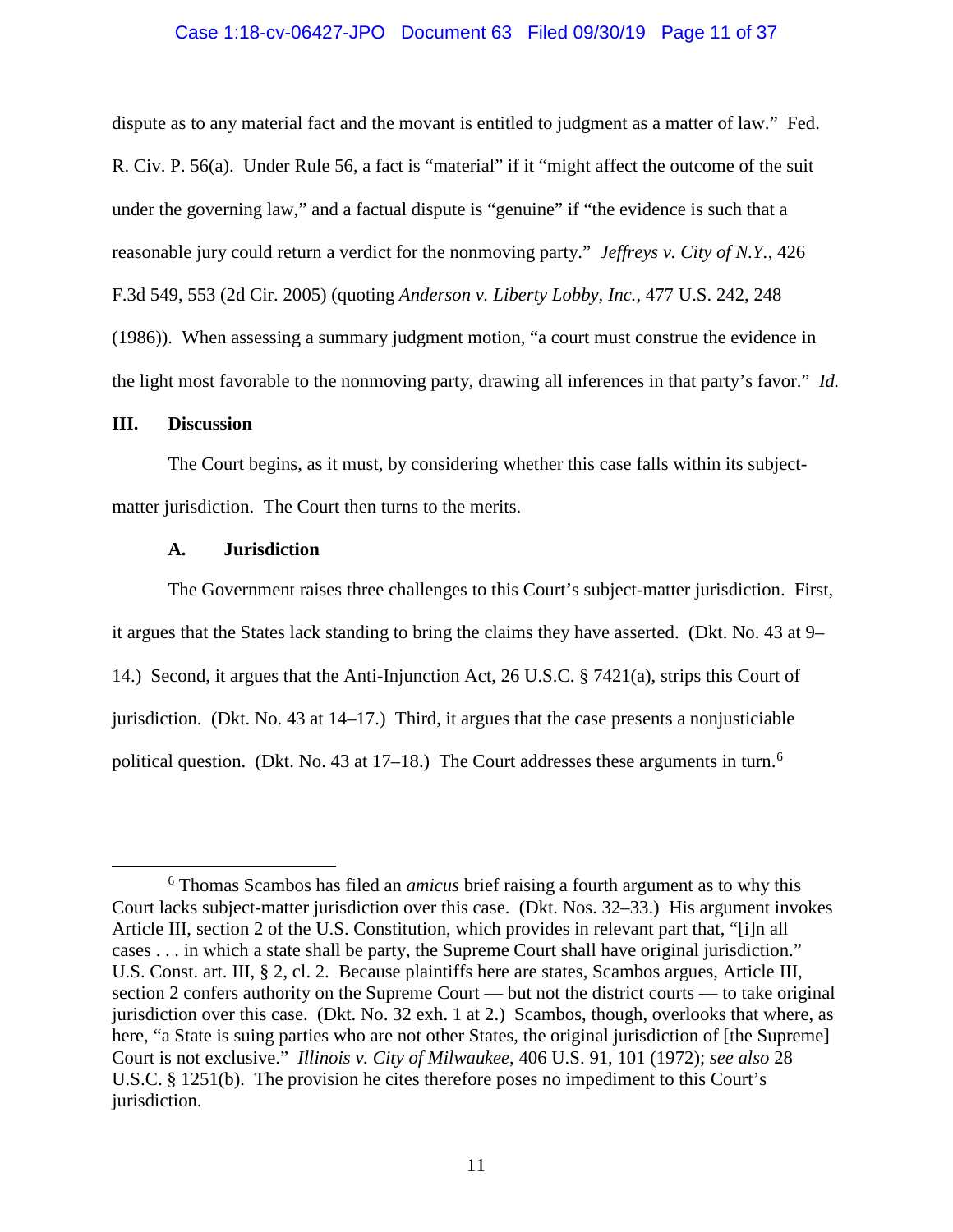# **1. Standing**

Article III of the U.S. Constitution provides that "[t]he judicial power" of the federal courts "shall extend" only to certain sorts of "cases" and "controversies." U.S. Const. art. III, § 2, cl. 1. Not every "legal dispute," though, "qualif[ies] as a genuine case or controversy" for constitutional purposes. *Dep't of Commerce v. New York*, 139 S. Ct. 2551, 2565 (2019). Rather, "to prevent the judicial process from being used to usurp the powers of the political branches," a plaintiff may invoke the federal courts' jurisdiction only if it shows that it has standing, *Clapper v. Amnesty Int'l USA*, 568 U.S. 398, 408 (2013), or, in other words, that it has "such a personal stake in the outcome of the controversy as to assure that concrete adverseness which sharpens the presentation of issues upon which the court so largely depends for illumination," *Massachusetts v. EPA*, 549 U.S. 497, 517 (2007) (quoting *Baker v. Carr*, 369 U.S. 186, 204 (1962)).

To establish the "irreducible constitutional minimum of standing," *Lujan v. Defs. of Wildlife*, 504 U.S. 555, 560 (1992), a plaintiff "must demonstrate that it has suffered a concrete and particularized injury that is either actual or imminent, that the injury is fairly traceable to the defendant, and that it is likely that a favorable decision will redress that injury," *Massachusetts*, 549 U.S. at 517. Here, any injuries the States suffer as a result of the SALT cap are traceable to the Government's enforcement of the cap and so would be remedied by an injunction that bars enforcement. The remaining question for standing purposes, then, is whether the States have adequately shown "a concrete and particularized injury that is either actual or imminent." *Id.*

The Supreme Court has recognized that "States are not normal litigants for the purposes of invoking federal jurisdiction." *Massachusetts*, 549 U.S. at 518. Under the *parens patriae* doctrine, for example, an injury to a state's quasi-sovereign interests, such as its interest in the "health and well-being — both physical and economic — of its residents in general," *Connecticut v. Cahill*, 217 F.3d 93, 97 (2d Cir. 2000) (quoting *Alfred L. Snapp & Son, Inc. v.*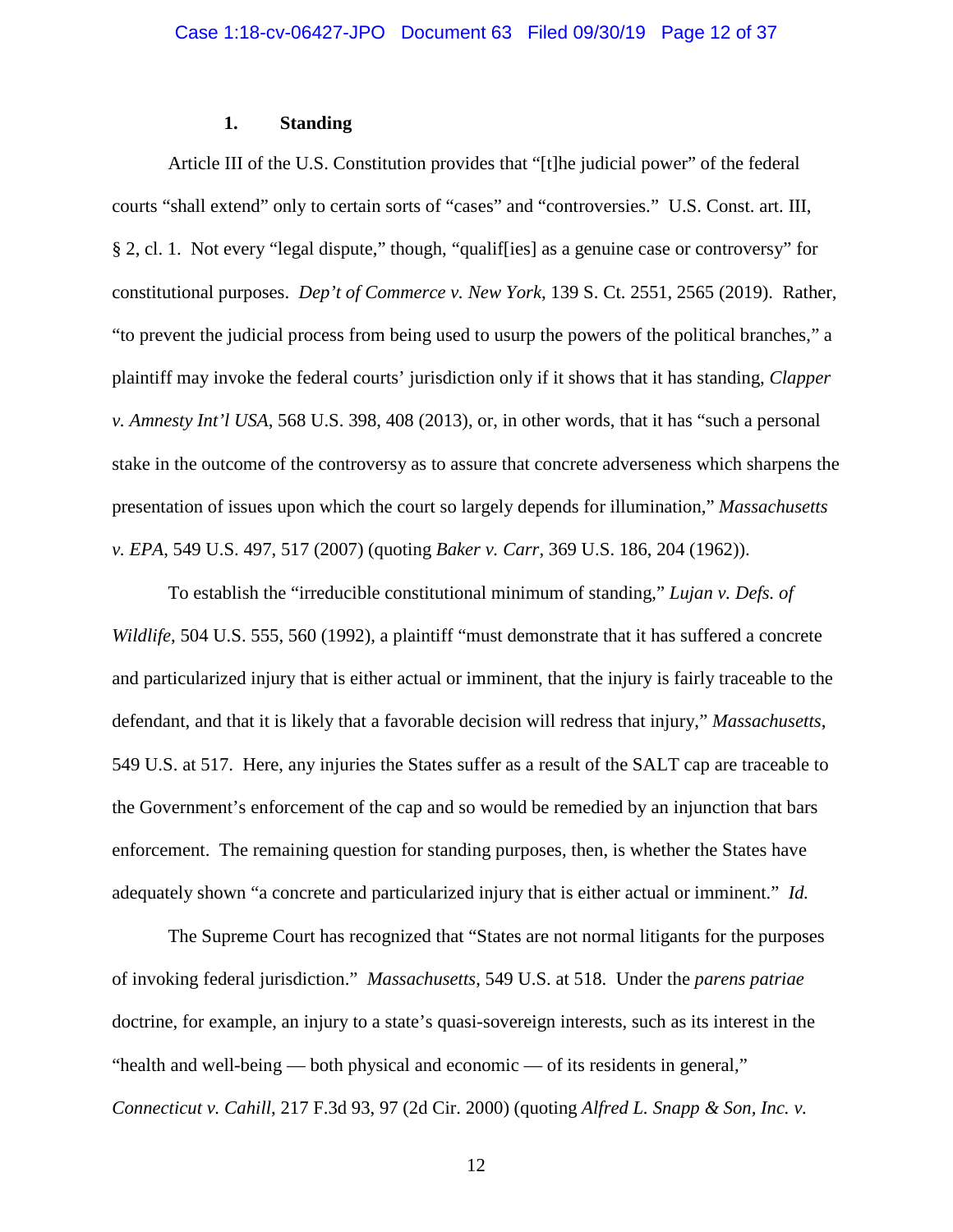#### Case 1:18-cv-06427-JPO Document 63 Filed 09/30/19 Page 13 of 37

*Puerto Rico*, 458 U.S. 592, 607 (1982)), may sometimes be sufficient to support the state's standing to sue "on behalf of [its] citizens," *Connecticut v. Physicians Health Servs. of Conn., Inc.*, 287 F.3d 110, 119 (2d Cir. 2002). But because the States have disclaimed any intent to sue in a *parens patriae* capacity here (Dkt. No. 45 at 7 n.6), they must show that at least one of them has suffered "a direct, tangible injury" to its own proprietary or sovereign interests, *Cahill*, 217 F.3d at 97; *see also Rumsfeld v. Forum for Acad. & Institutional Rights, Inc.*, 547 U.S. 47, 52 n.2 (2006) ("[T]he presence of one party with standing is sufficient to satisfy Article III's case-orcontroversy requirement.").

The States identify three injuries that they contend are sufficiently concrete, particularized, and actual or imminent to support standing. First, they claim that the SALT cap will "make it more difficult for [them] to maintain their current taxation and fiscal policies" because it "will force [them] to choose between their current level of public investments and higher tax rates." (Compl. ¶ 15; *see also* Dkt. No. 45 at 6–8.) Second, they claim that they "will lose specific streams of tax revenue due to the decline in home equity value and lower household spending caused by the new cap on the SALT deduction." (Dkt. No. 45 at 8.) Finally, they claim that they have suffered an injury to their "equal sovereignty" simply by virtue of having been "expressly targeted . . . for unequal treatment" vis-à-vis other states by Congress. (Dkt. No. 45 at 9.)

The Court addresses only the second of these injuries, *i.e.*, the diminished tax revenues the States allege they will suffer due to the SALT cap. The States claim that "[b]y capping the deductability of property taxes," the cap "makes homeownership more expensive and decreases the value of real estate." (Compl. ¶ 99.) New York, for one, estimates that its citizens will see a \$63.1 billion loss of home equity due to the cap. (*Id.*) As a result, the States allege, homeowners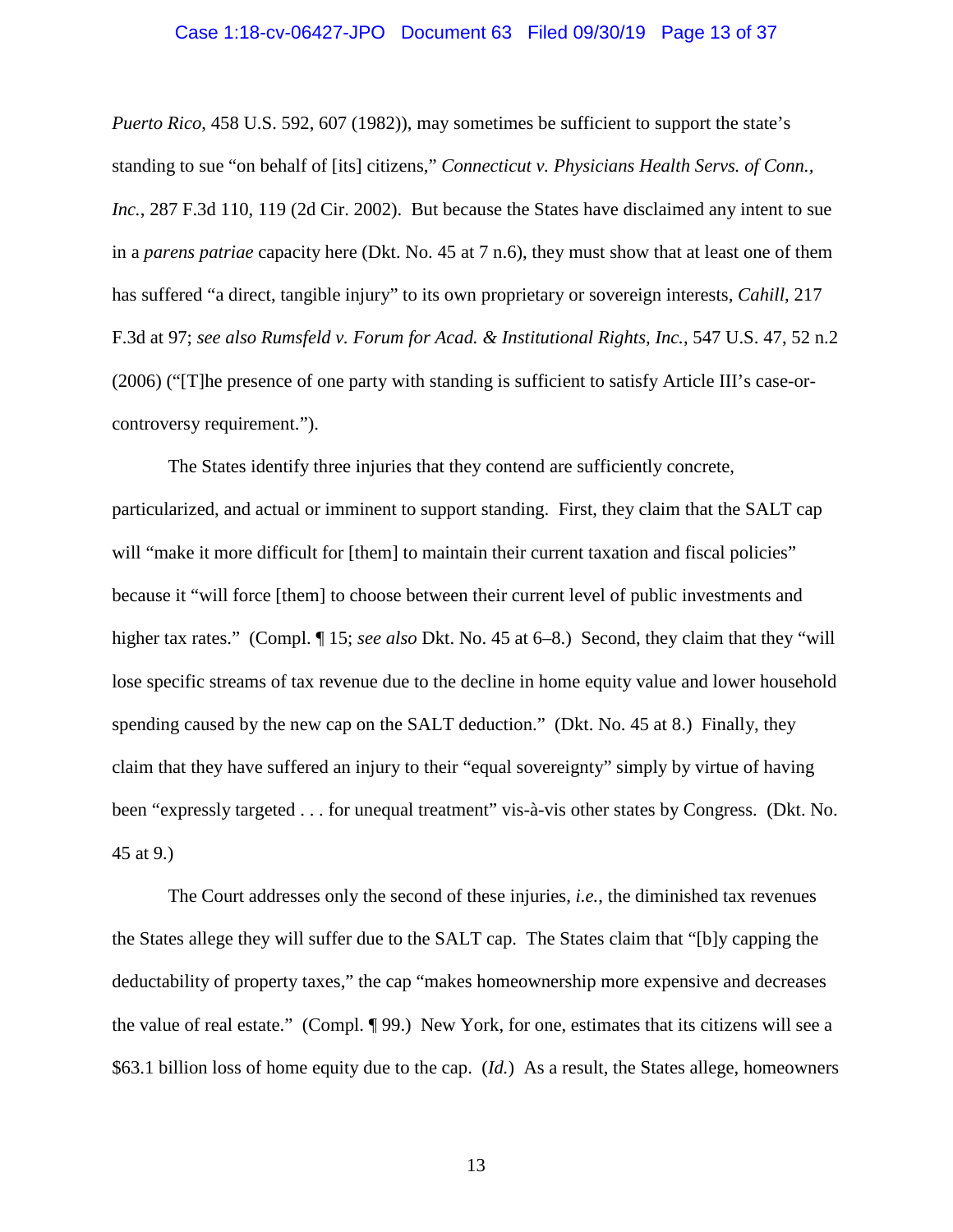#### Case 1:18-cv-06427-JPO Document 63 Filed 09/30/19 Page 14 of 37

will see smaller returns when they sell their homes and, even before then, will see a drop in the value of what is, for many, "their most important asset." (Compl. ¶ 100.) These economic consequences, New York predicts, will lead to decreased household spending and delayed home sales and will thereby reduce its revenues from sales taxes and real estate transfer taxes. (Compl. ¶¶ 101–102.) Maryland and New Jersey anticipate similar results, projecting millions of dollars of lost real estate transfer tax revenue in the coming years. (Compl. ¶¶ 103–104.)

Expected financial loss can constitute the sort of concrete and particularized injury that is capable of supporting standing. *See Food Mktg. Inst. v. Argus Leader Media*, 139 S. Ct. 2356, 2362 (2019) (citing a probability of "*some* financial injury" as sufficient to establish standing). And the states, no less than private citizens, are entitled to invoke that principle in demonstrating their standing to sue. Most notably, the Supreme Court held in *Wyoming v. Oklahoma*, 502 U.S. 437 (1992), that a state's "loss of specific tax revenues" is a "direct injury" capable of supporting standing, *id.* at 448. In that case, Wyoming challenged an Oklahoma law that had led certain Oklahoma power plants to decrease their use of Wyoming-mined coal. *Id.* at 440, 445–46. On cross-motions for summary judgment, the Supreme Court considered evidence that Wyoming's severance tax revenues had dropped since the effective date of the Oklahoma law and held on the basis of this evidence that Wyoming had standing to challenge the law. *Id.* at 446–48. In so holding, the Court distinguished earlier cases that had "denied standing to States where the claim was that actions taken by United States Government agencies had injured a State's economy and thereby caused a decline in general tax revenues." *Id.* at 448. None of these earlier cases, the Court explained, had identified "a direct injury in the form of a loss of *specific* tax revenues" such as the severance tax revenues Wyoming had placed at issue. *Id.* (emphasis added).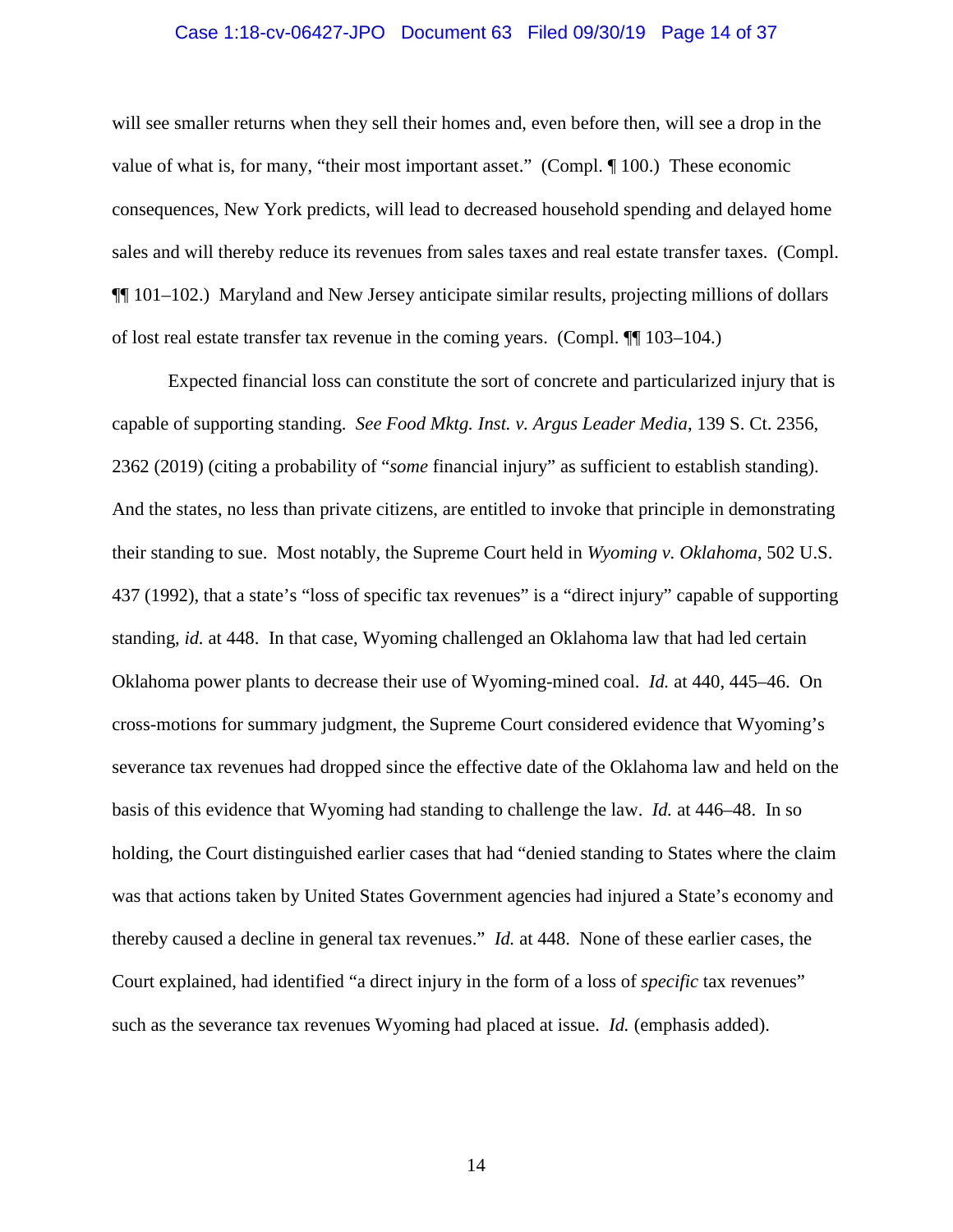#### Case 1:18-cv-06427-JPO Document 63 Filed 09/30/19 Page 15 of 37

As in *Wyoming*, the States here have cited specific revenues — most persuasively, real estate transfer tax revenues — that will allegedly be diminished absent judicial intervention. The Government attempts to paint this theory of injury as "insufficiently particular," arguing that, "under [the States'] theory, they would have standing to challenge *any* federal tax increase that generally reduced their citizens' spending power and, conceivably, their own tax revenues." (Dkt. No. 53 at 6.) But this ungenerous characterization misses the mark. At least with respect to real estate transfer taxes, the States have staked out an entirely plausible theory of injury with the requisite specificity: by effectively raising state property taxes, the SALT cap reduces the value of a homeowner's property, thereby discouraging home sales and decreasing the revenues the States are able to collect by taxing such sales. Perhaps a full evidentiary record would reveal that the States' theory of injury is not borne out by reality. But for purposes of withstanding the Government's Rule 12(b)(1) motion, the States have alleged an injury that, if proved, would give them a sufficiently concrete stake in the outcome of this suit to establish their standing. 7 *See Lujan*, 504 U.S. at 561 (noting that "general factual allegations of injury resulting from the defendant's conduct may suffice" to establish standing "[a]t the pleading stage").

Nor is the Court persuaded by the Government's claim that the States' asserted financial injury is "too speculative" or insufficiently imminent for standing purposes. (Dkt. No. 43 at 13.) Certainly, "[a]llegations of *possible* future injury" cannot support standing. *Clapper*, 568 U.S. at 409 (alteration in original) (quoting *Whitmore v. Arkansas*, 495 U.S. 149, 158 (1990)). The

 $<sup>7</sup>$  The Court acknowledges that the States have moved for summary judgment and that the</sup> requirements for establishing standing at the summary judgment stage are more stringent than they are at the pleading stage. *See Lujan*, 504 U.S. at 561. But because the Court ultimately decides that the States' complaint must be dismissed pursuant to Rule 12(b)(6), *see infra* Section III.B, the Court does not reach the States' motion for summary judgment and so need not decide whether the States' evidentiary showing would suffice to establish standing at that stage.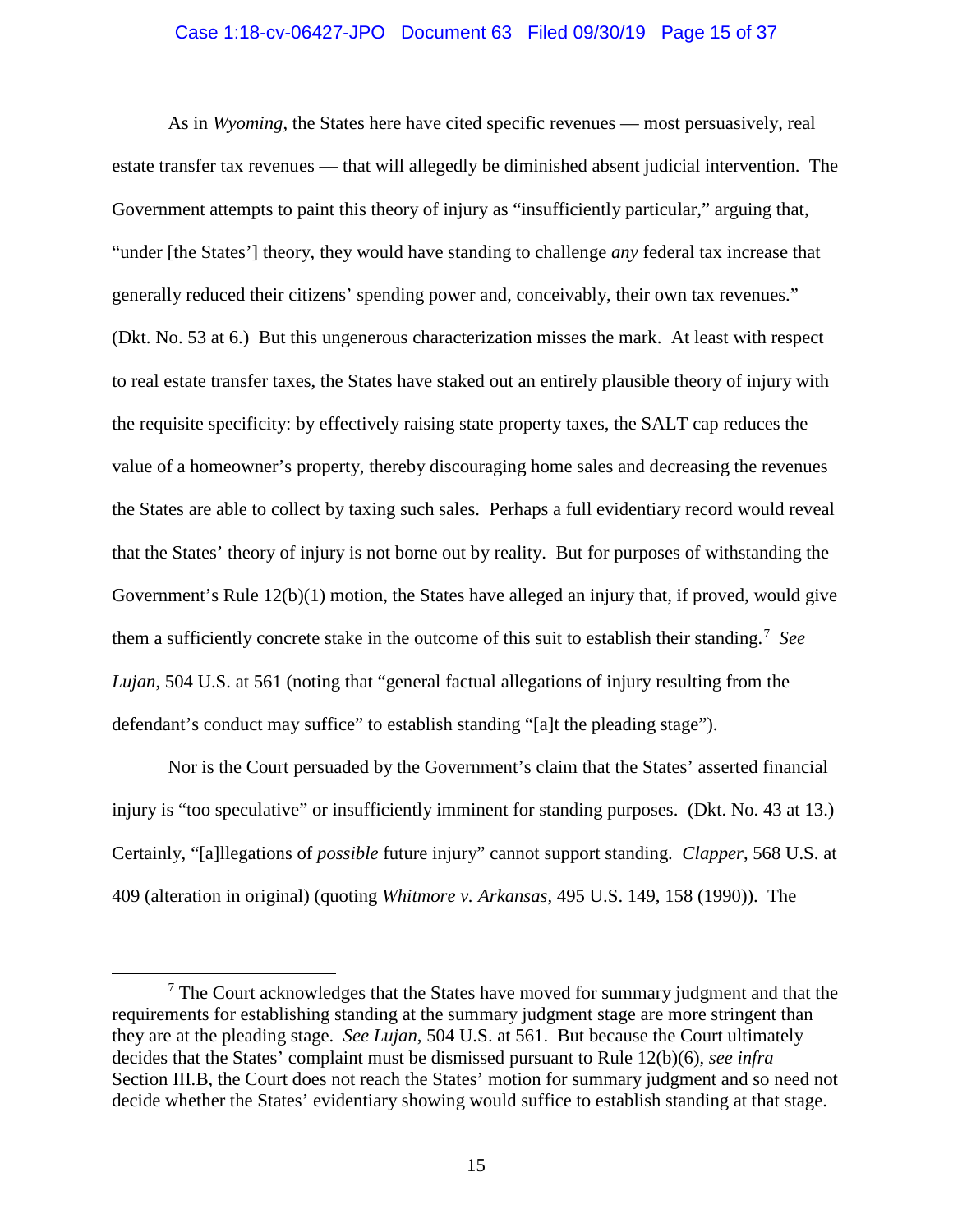#### Case 1:18-cv-06427-JPO Document 63 Filed 09/30/19 Page 16 of 37

Supreme Court, after all, has "repeatedly reiterated that 'threatened injury must be *certainly impending* to constitute injury in fact,'" *id.* (quoting *Whitmore*, 495 U.S. at 158), and has rejected theories of injury that "rel[y] on a highly attenuated chain of possibilities," *id.* at 410. But the Government here has presented the Court with no reason to doubt the "[b]asic economic logic" that supports the States' prediction that the SALT cap will reduce their real estate transfer tax intake. *Am. Inst. of Certified Pub. Accountants v. IRS*, 804 F.3d 1193, 1198 (D.C. Cir. 2015) (quoting *United Transp. Union v. ICC*, 891 F.2d 908, 912 n.7 (D.C. Cir. 1989)). Under the "lenient" standard "for reviewing standing at the pleading stage," the Court concludes that the States' credible claim that the SALT cap will reduce the revenues they glean from real estate transactions by depressing their housing markets does not require the sort of "conjecture" or "unwarranted inferences" that would render a claimed injury too speculative to support standing at the motion-to-dismiss stage. *Baur v. Veneman*, 352 F.3d 625, 636–37 (2d Cir. 2003).

Thus, by plausibly alleging that the SALT cap will decrease their real estate transfer tax revenues and that this injury can be redressed through the declaratory and injunctive relief they seek in this litigation, the States have established their standing for purposes of withstanding the Government's Rule 12(b)(1) motion. In light of this conclusion, the Court need not decide whether the States' two other alleged injuries — *i.e.*, pressure to change their tax policies and an injury to their equal sovereignty — are viable grounds for establishing standing here.

#### **2. Anti-Injunction Act**

The Government next argues that the Anti-Injunction Act ("AIA") bars the States' suit. With exceptions not relevant here, the AIA provides that "no suit for the purpose of restraining the assessment or collection of any tax shall be maintained in any court by any person, whether or not such person is the person against whom such tax was assessed." 26 U.S.C. § 7421(a). In other words, the AIA "withdraw[s] jurisdiction from the state and federal courts to entertain suits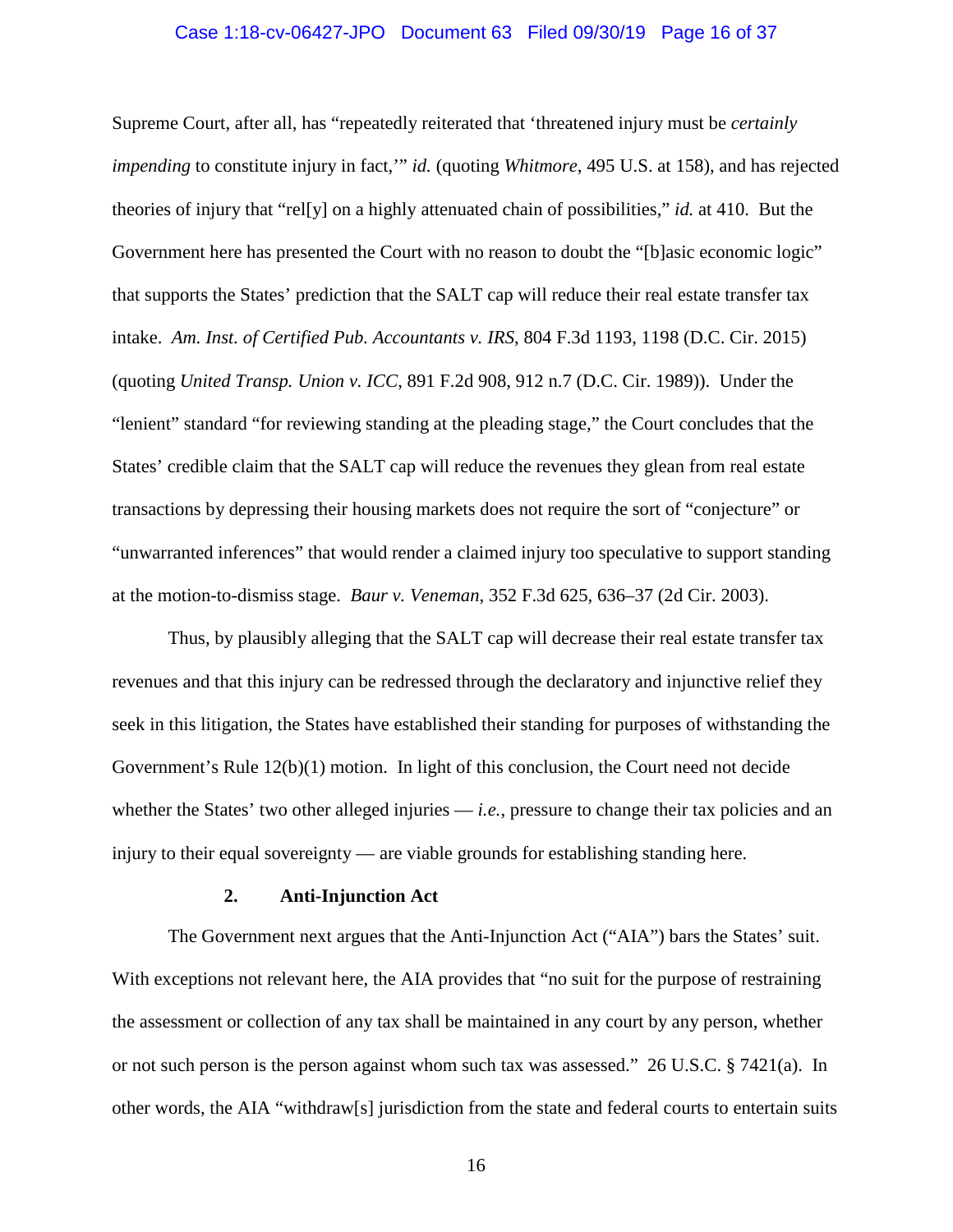# Case 1:18-cv-06427-JPO Document 63 Filed 09/30/19 Page 17 of 37

seeking injunctions prohibiting the collection of federal taxes," *Enochs v. Williams Packing & Navigation Co.*, 370 U.S. 1, 5 (1962), thereby "permit[ting] the United States to assess and collect taxes alleged to be due without judicial intervention, and . . . requir[ing] that the legal right to the disputed sums be determined in a suit for refund," *id.* at 7. Because the States here seek to enjoin enforcement of the SALT cap (*see* Compl. at 50), the Government argues that the AIA strips this Court of jurisdiction over their claims (Dkt. No. 43 at 14–17).

The Government's argument cannot square with the Supreme Court's opinion in *South Carolina v. Regan*, 465 U.S. 367 (1984). In *Regan*, the Court considered South Carolina's challenge to the elimination of a federal tax exemption that had formerly excluded interest earned on state-issued bearer bonds from federally taxable income. 8 *Id.* at 370–71. The federal government argued in that case that the AIA barred South Carolina's claims, *id.* at 370, but the Court saw things differently, holding that the AIA was "not intended to bar an action where . . . Congress has not provided the plaintiff with an alternative legal way to challenge the validity of a tax," *id*. at 373. Because South Carolina had no "alternative avenue . . . to litigate its claims on its own behalf," the Court concluded that the state's injunctive suit could go forward. *Id.* at 381.

As in *Regan*, the parties here have identified no mechanism other than an injunctive suit by which the States might "on [their] own behalf" challenge the legality of the SALT cap. *Id.* Instead, the Government argues that the States might be able to seek relief by persuading one of their aggrieved taxpayers to challenge the SALT cap in a refund action. (Dkt. No. 43 at 16–17.)

<sup>&</sup>lt;sup>8</sup> Bearer bonds, one of the two forms in which states have historically issued bonds, are characterized by their "mechanisms used for transferring ownership and making payments." *South Carolina v. Baker*, 485 U.S. 505, 508 (1988). Specifically, "[o]wnership of a bearer bond . . . is presumed from possession and is transferred by physically handing over the bond," and the holder of a bearer bond can obtain interest payments "by presenting bond coupons to a bank that in turn presents the coupons to the issuer's paying agent." *Id.* The other traditional type of bond — the registered bond — operates differently. *See id.*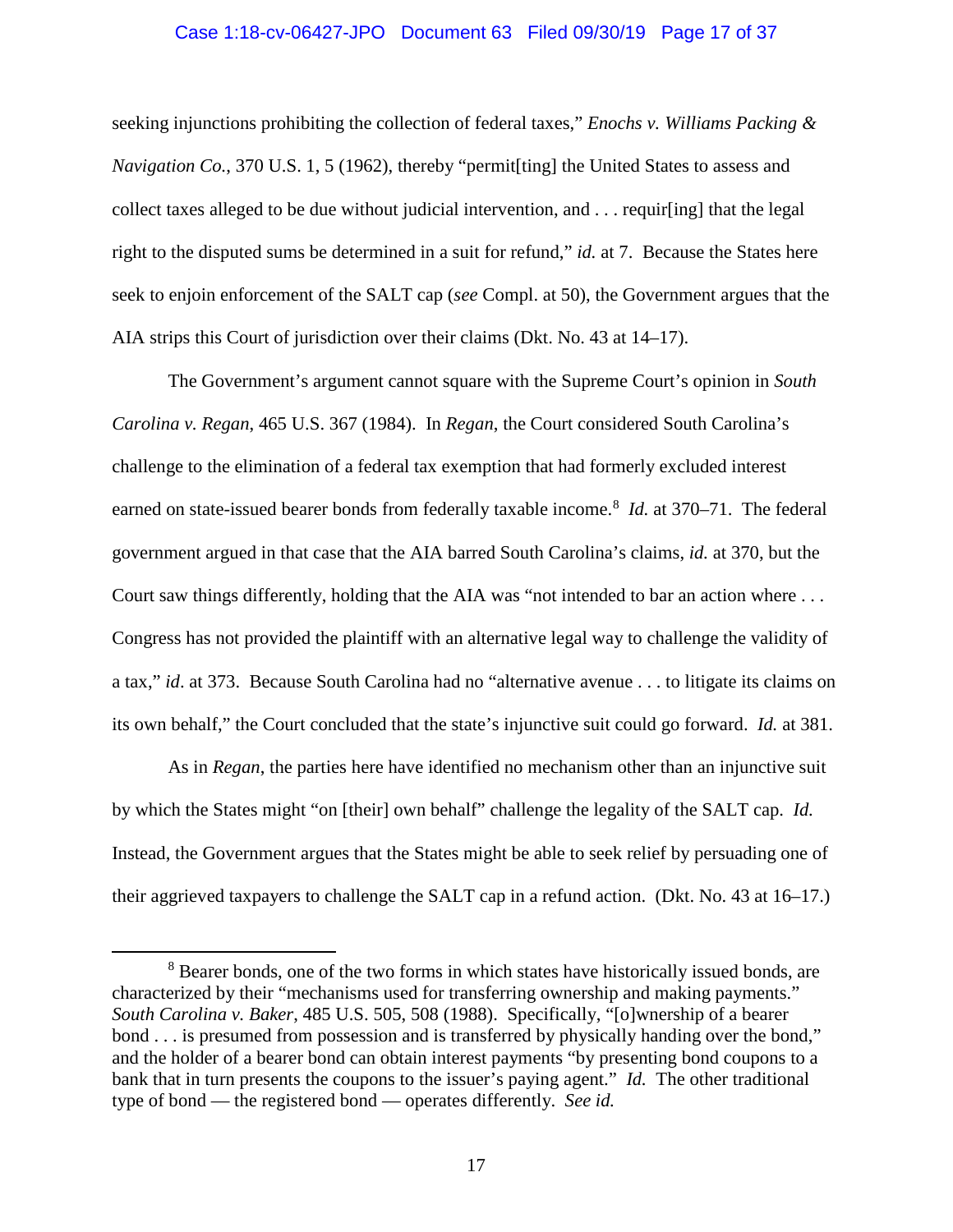#### Case 1:18-cv-06427-JPO Document 63 Filed 09/30/19 Page 18 of 37

In the Government's view, *Regan* was a unique case in which there was "no reason why any individual taxpayer would have the incentive to challenge" the law eliminating the exemption for bearer-bond interest because the law was designed to discourage states from issuing bearer bonds in the first place. (Dkt. No. 53 at 7.) Because the States' individual taxpayers here, in contrast, will continue to pay state and local taxes regardless of the law affecting the federal deduction, the Government claims that those taxpayers will have every reason to bring post-payment refund actions challenging the law and that *Regan* therefore does not apply. (Dkt. No. 43 at 15–16.)

The Government's narrow understanding of *Regan* finds no support in the opinion itself. In *Regan*, the Court framed its analysis by noting that its earlier AIA cases dealt with situations in which "the plaintiff had the option of paying [a challenged] tax and bringing a suit for a refund," and that existing case law had thus not decided "whether the Act would apply to an aggrieved *party* who could not bring a suit for a refund." *Regan*, 465 U.S. at 374 (emphasis added). And the Court answered that question in the negative, holding in light of the AIA's "purposes and the circumstances of its enactment" that "Congress did not intend the Act to apply to actions brought by aggrieved *parties* for whom it has not provided an alternative remedy." *Id.* at 378 (emphasis added). Emphasizing that South Carolina's bondholders — not South Carolina itself — would "be liable for the tax on the interest earned on" state bearer bonds, *id.* at 379, the Court concluded that South Carolina was "unable to utilize any statutory procedure to contest the constitutionality" of the tax law at issue and that the AIA therefore did not bar its suit, *id.* at 380.

In reaching its conclusion, the *Regan* Court never hinted that the AIA would have applied had South Carolina been able to pursue its claims indirectly by encouraging a third party to bring suit. Rather, *after* concluding that South Carolina's suit could proceed, the Court went on to note that its conclusion was "only *buttresse*[*d*]" by its uncertainty as to whether South Carolina could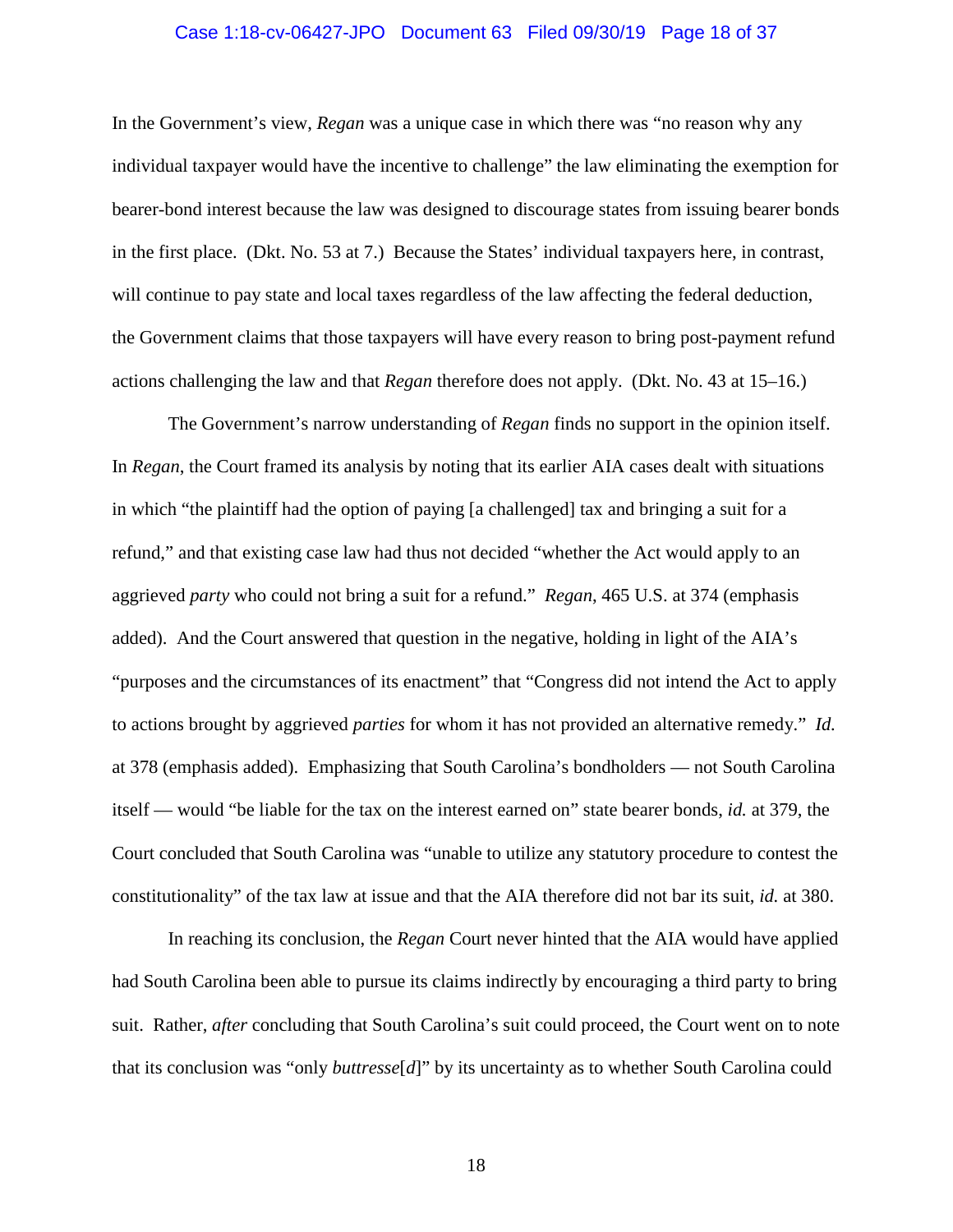#### Case 1:18-cv-06427-JPO Document 63 Filed 09/30/19 Page 19 of 37

"obtain judicial review of its claims by issuing bearer bonds and urging a purchaser of those bonds to bring a suit contesting the legality" of the resulting tax. *Id.* (emphasis added). And to whatever extent this uncertainty *did* inform *Regan*'s holding, the Court did not present it as a case-specific aspect of the particular tax at issue. Rather, the only explanation the *Regan* Court gave for its doubt as to whether "[South Carolina] would be able to convince a taxpayer to raise its claims," *id.*, was that the Internal Revenue Service "routinely audits the returns of taxpayers who litigate claims for refunds," *id.* at 380 n.18. It was thus *general* uncertainty over a state's ability to rely on its taxpayers that gave the Court confidence in its clear, categorical holding that "the [AIA] was intended to apply only when Congress has provided an alternative avenue for an aggrieved party to litigate its claims *on its own behalf*." *Id.* at 381 (emphasis added).

That holding applies with full force here. It may well be the case that the States' taxpayers will have incentive to challenge the SALT cap in individual refund suits. But those suits will not afford the States themselves an opportunity to assert the sovereign interests that are threatened by the SALT cap. Just as South Carolina was entitled to seek to protect its own interest in issuing bearer bonds without relying on the arguments of its taxpayers, the States here need not cross their fingers and hope that future refund actions brought by third parties will adequately address their fears that the SALT cap will unlawfully interfere with their own tax policies.

Of course, the analysis would be different if the States sought in this action to assert the rights of their taxpayers — rights that the taxpayers could defend themselves in a refund action. *Regan* does not allow taxpayers to "evade the [AIA] by forming organizations to litigate their tax claims," *id.* at 381 n.19, and courts have relied on that notion to hold that the AIA bars a plaintiff that is not itself subject to a given tax from seeking injunctive relief in the hopes of "preserv[ing]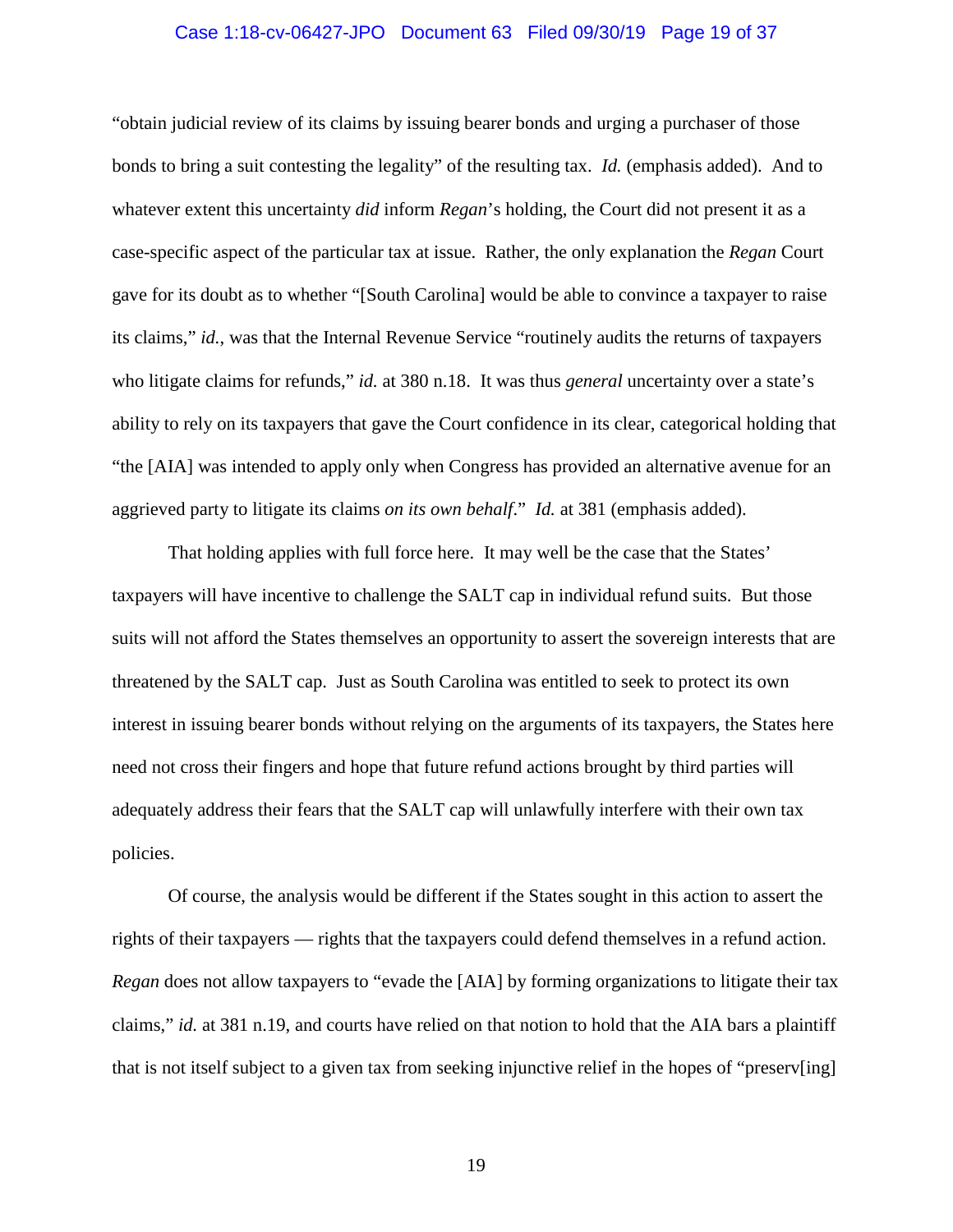#### Case 1:18-cv-06427-JPO Document 63 Filed 09/30/19 Page 20 of 37

the position" of a third party that is, *RYO Machine, LLC v. U.S. Dep't of Treasury*, 696 F.3d 467, 472 (6th Cir. 2012). The Sixth Circuit, for example, has held that the AIA barred a suit brought by companies that hoped to enjoin an agency rule that threatened their profits by imposing a tax on their customers. *Id.* And the Ninth Circuit has held that the AIA barred an American Indian tribe from bringing an injunctive suit aimed at protecting a specific third-party tribal corporation from the application of a federal excise tax. *Confederated Tribes & Bands of the Yakama Indian Nation v. Alcohol & Tobacco Tax & Trade Bureau*, 843 F.3d 810, 811 (9th Cir. 2016).

But, as noted, the States have disclaimed any intent to invoke the rights of their citizens. (Dkt. No. 45 at 7 n.6.) Instead, they claim that the SALT cap violates *their own* sovereign rights by transgressing the constitutional limits on federal power (Compl. ¶ 88) and "depriving them of their authority to determine their own taxation and fiscal policies without federal interference" (Compl. ¶ 86). This claimed injury is hardly "derivative of any injury suffered by" the States' taxpayers. *Yakama Indian Nation*, 843 F.3d at 815. Critically, it would persist even if the States elected to blunt the SALT cap's effect on their taxpayers altogether by, for example, dramatically reducing state tax rates. Just as the AIA in *Regan* posed no obstacle to South Carolina's efforts to seek the injunction of a federal tax law that, South Carolina claimed, deterred it from pursuing its preferred fiscal policies — *i.e.*, the issuance of bearer bonds — the AIA poses no jurisdictional impediment here, where the States seek to enjoin a federal tax law that, they claim, will cause them to forego *their* preferred fiscal policies — *i.e.*, the continued imposition of specific tax rates.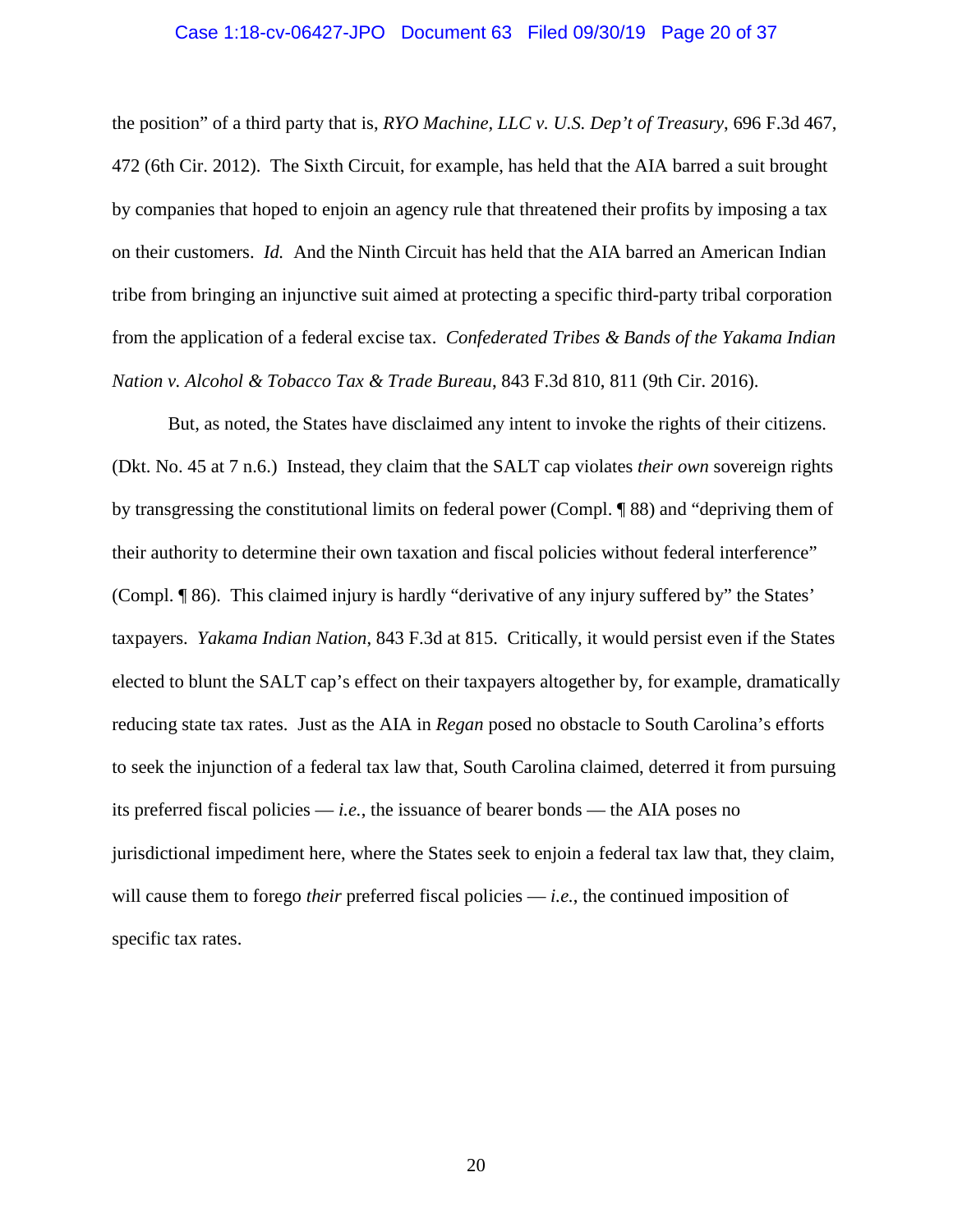#### Case 1:18-cv-06427-JPO Document 63 Filed 09/30/19 Page 21 of 37

Ultimately, then, this Court concludes that the States' efforts to secure an injunction of the SALT cap in this litigation do not fall foul of the AIA's jurisdictional bar.<sup>9</sup>

## **3. Political Question Doctrine**

Finally, the Government argues that the present dispute simply lies beyond the scope of judicial cognizance and so is barred by the political question doctrine. (Dkt. No. 43 at 17–18.)

The political question doctrine creates a "narrow exception" to the general rule that "the Judiciary has a responsibility to decide cases properly before it." *Zivotofsky ex rel. Zivotofsky v. Clinton*, 566 U.S. 189, 195 (2012). The doctrine bars a court from resolving a dispute over which it would otherwise have jurisdiction if the dispute "involves a political question . . . where there is 'a textually demonstrable constitutional commitment of the issue to a coordinate political department; or a lack of judicially discoverable and manageable standards for resolving it.'" *Id.* (alteration in original) (quoting *Nixon v. United States*, 506 U.S. 224, 228 (1993)). The Government neither does nor plausibly could argue that the Constitution commits responsibility for policing the limits of federal tax authority vis-à-vis the states to the legislative and executive branches alone. *See, e.g.*, *Baker*, 485 U.S. at 511–15 (resolving a Tenth Amendment challenge to a federal tax). Accordingly, this Court need only ask whether there exist judicially discoverable and manageable standards for resolving the dispute before it.

To decide whether such standards exist, the Court must first identify the specific issue it is being asked to resolve. The Court is guided in this analysis by the Supreme Court's decision in *Zivotofsky*. In that case, an American born in Jerusalem asked to have "Israel" rather than "Jerusalem" listed as the place of birth on his passport. 566 U.S. at 191. Although a federal

<sup>&</sup>lt;sup>9</sup> In light of this conclusion, the Court need not address the States' argument that states are not the sort of "person[s]," 26 U.S.C. § 7421(a), that are subject to the AIA in the first place (Dkt. No. 45 at 10 n.12).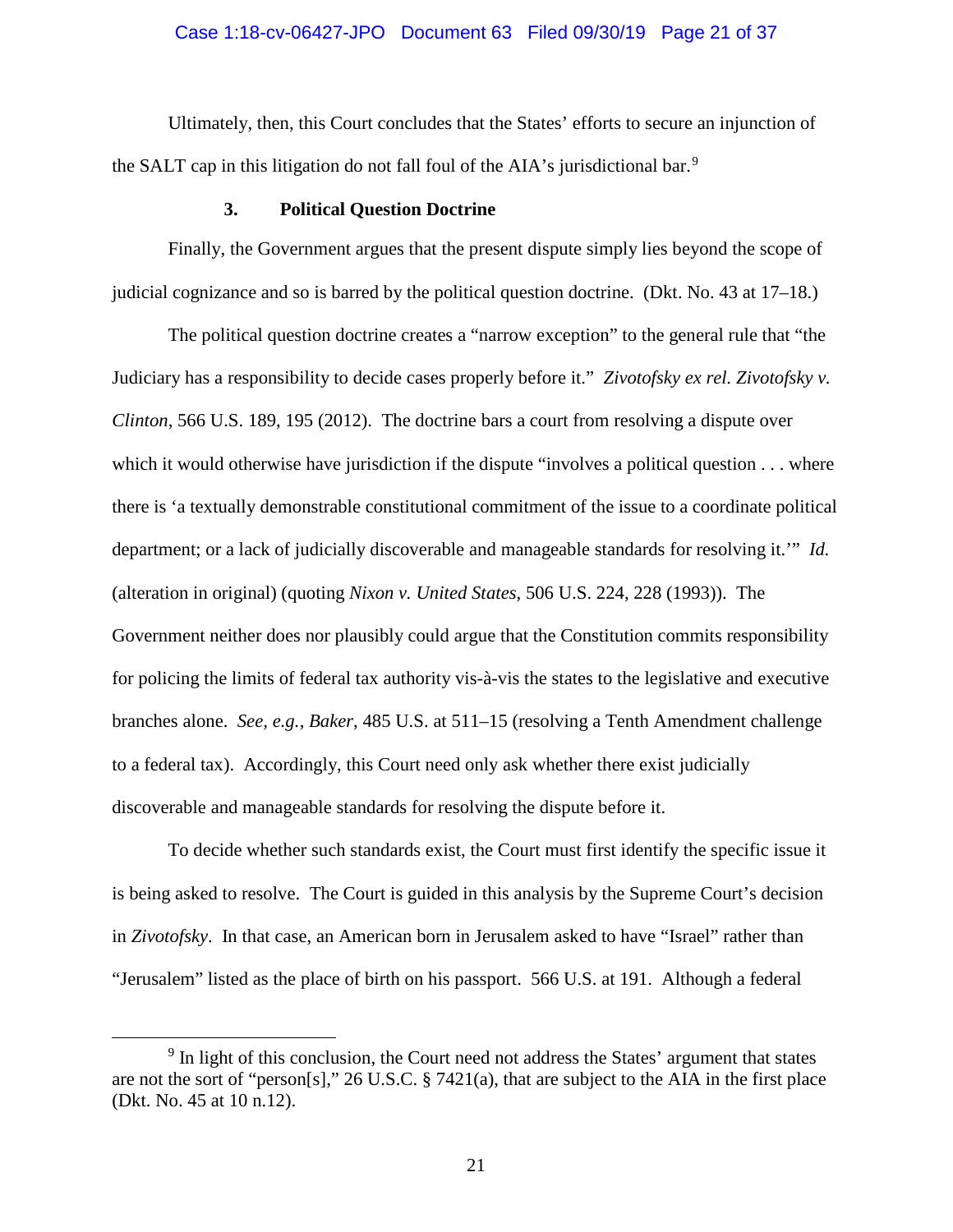#### Case 1:18-cv-06427-JPO Document 63 Filed 09/30/19 Page 22 of 37

statute entitled him to have his request granted, the State Department refused to comply, citing its "longstanding policy of not taking a position on the political status of Jerusalem." *Id.* Litigation ensued, and the State Department sought dismissal on political question grounds. *Id.* The Supreme Court was unmoved. *Id.* at 201. While the Court accepted that framing the case "in terms of whether the Judiciary may decide the political status of Jerusalem" would raise justiciability concerns, *id.* at 197, the Court explained that such a framing would "misunderstand<sup>[]</sup> the issue presented," *id.* at 195. The case did not ask the courts "to supplant a foreign policy decision of the political branches with [their] own unmoored determination of what United States policy toward Jerusalem should be," but instead asked them only to conduct the "familiar judicial exercise" of interpreting the federal statute at issue and gauging its constitutionality. *Id.* at 196. Far from "turn[ing] on standards that defy judicial application," this task demanded the sort of "examination of . . . textual, structural, and historical evidence" that is well within the judicial purview. *Id.* at 201 (quoting *Baker*, 369 U.S. at 211).

So too here. This is not a case that asks the courts to resolve a matter of opinion. *See Padavan v. United States*, 82 F.3d 23, 27 (2d Cir. 1996) (concluding that courts lack standards for adjudicating "the question [of] whether immigration control is a failure"). Nor is it a case that asks courts to undertake an "unprecedented intervention in the American political process" that could end up demanding quintessentially political, rather than legal, judgment calls. *Rucho v. Common Cause*, 139 S. Ct. 2484, 2498 (2019) (quoting *Vieth v. Jubelirer*, 541 U.S. 267, 306 (2004) (Kennedy, J., concurring in judgment)). Nor yet is it a case in which there is simply no law to apply. *See 767 Third Ave. Assocs. v. Consulate Gen. of the Socialist Fed. Republic of Yugoslavia*, 218 F.3d 152, 161 (2d Cir. 2000) (finding no legal basis for deciding what successor liabilities follow upon the dissolution of a nation state). This case, instead, asks this Court to use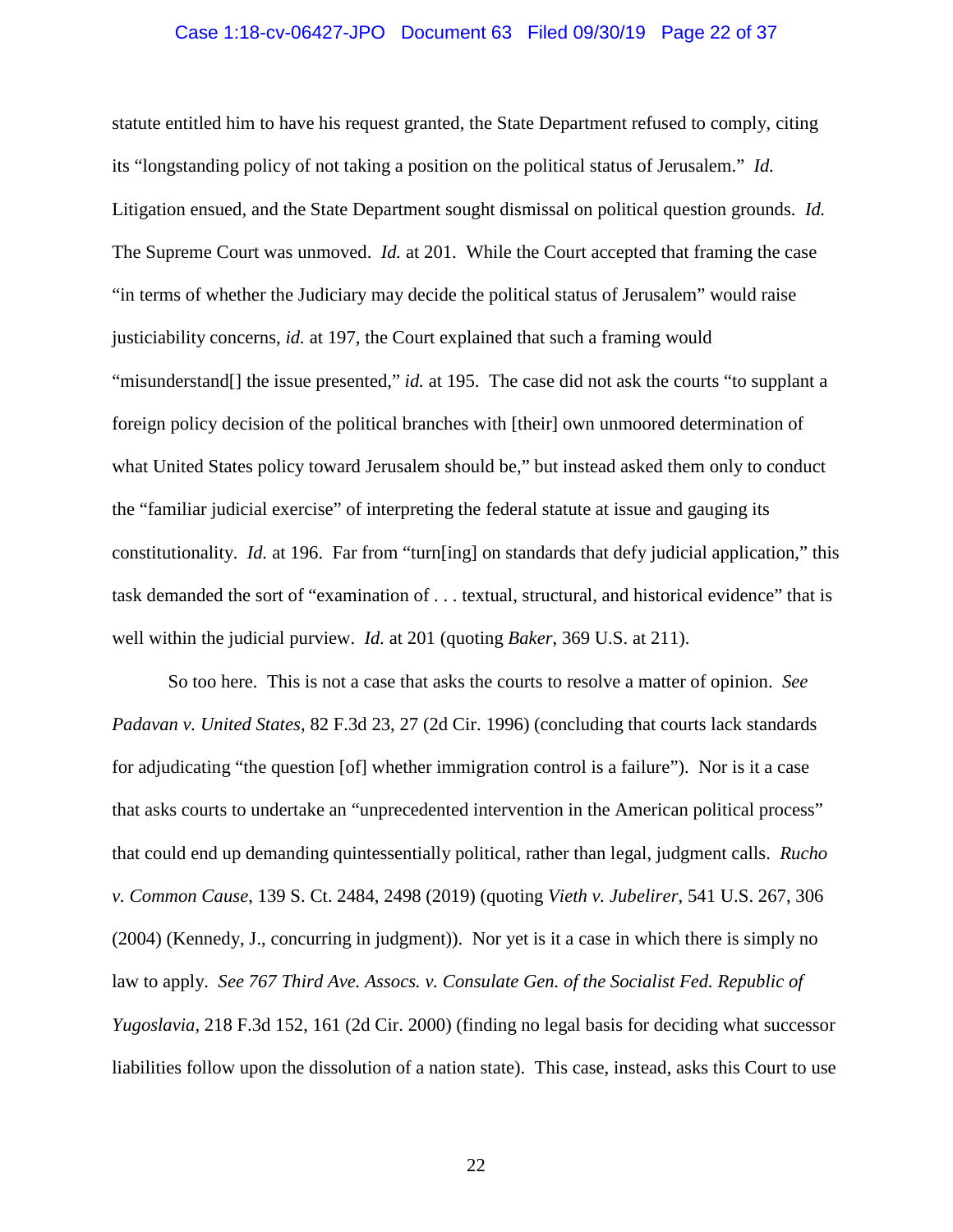#### Case 1:18-cv-06427-JPO Document 63 Filed 09/30/19 Page 23 of 37

familiar tools of constitutional interpretation to decide whether a specific statute oversteps the bounds of federal authority. "This is what courts do." *Zivotofsky*, 566 U.S. at 201; *see, e.g.*, *New York v. United States*, 505 U.S. 144, 182 (1992) (analyzing the "constitutional plan" to resolve a claim that Congress had "exceed[ed] its authority relative to the States").

In arguing that this case demands a standardless inquiry barred by the political question doctrine, the Government simply states, without elaboration, that the States have suggested "no clear, neutral standards or criteria for deciding when a given SALT deduction limit or cap passes constitutional muster." (Dkt. No. 43 at 17.) But the parties' briefs, which adroitly engage a considerable body of existing precedent, give the lie to this *ipse dixit*. Certainly, the fact that the States have had difficulty articulating just when any given SALT cap transgresses constitutional limits may have consequences for the merits of their argument that *this* SALT cap does so. It hardly deprives this Court, however, of a neutral legal framework for assessing that argument.

In sum, this Court has little trouble concluding that this case is susceptible to judicial resolution and that the political question doctrine therefore poses no jurisdictional impediment.

#### **B. Merits**

Having satisfied itself of its jurisdiction over this case, the Court turns to the merits. The States claim that the SALT cap "violates the Tenth Amendment and the constitutional guarantees of federalism" (Compl. ¶ 129) and "exceeds Congress's powers under Article I, Section 8 of the United States Constitution" (Compl. ¶ 139) and the Sixteenth Amendment (Compl. ¶ 133). In essence, despite invoking three distinct constitutional provisions, the States raise a single claim: that the SALT cap exceeds the federal tax power by verging into territory that is constitutionally reserved to the states. In making this claim, the States pursue two principal lines of argument. First, they argue that the SALT deduction has a special historic status, such that *any* attempt to eliminate or substantially curtail it would upset the constitutional balance of state-federal power.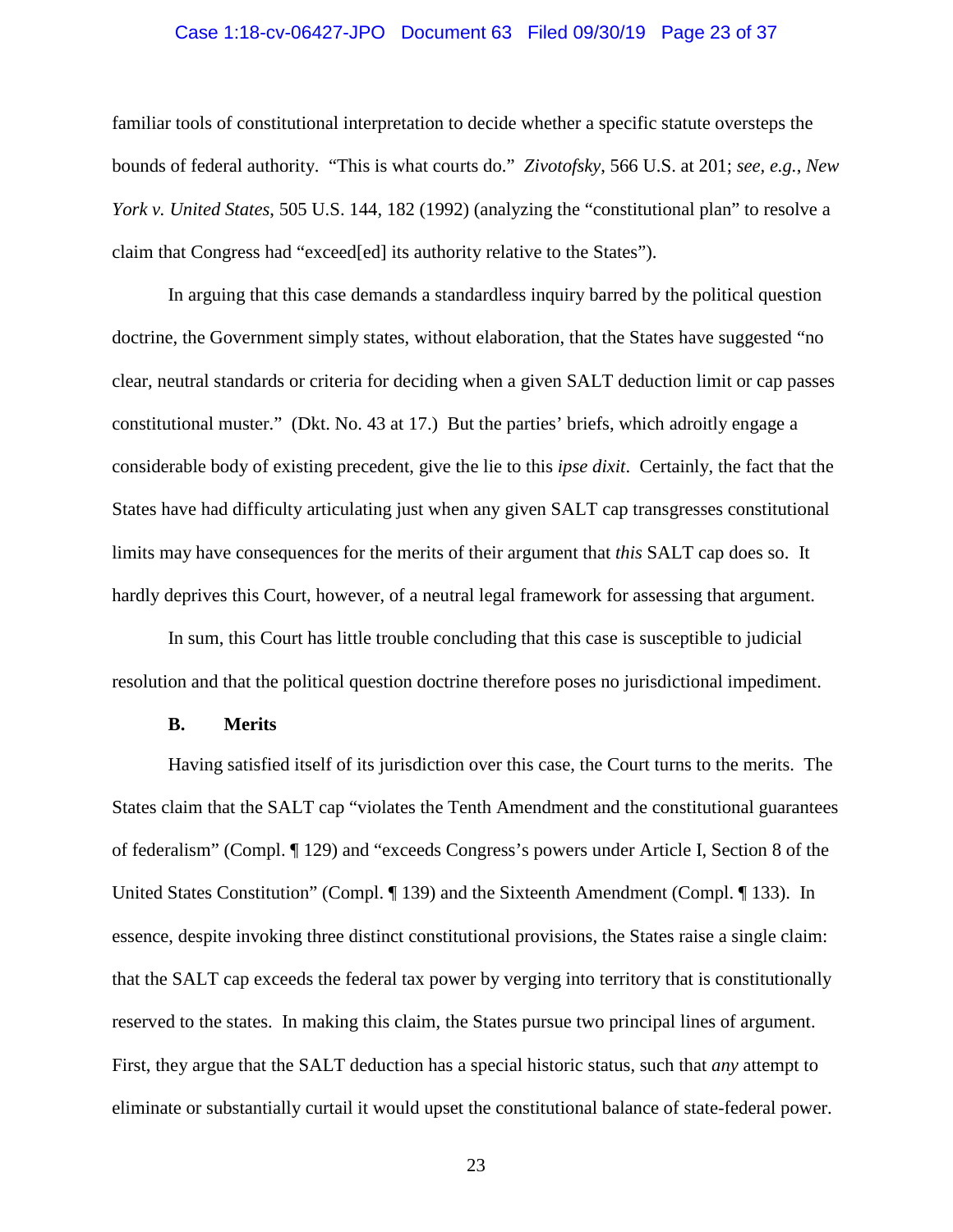#### Case 1:18-cv-06427-JPO Document 63 Filed 09/30/19 Page 24 of 37

Alternatively, they argue that the particular statute at issue here represents an unlawful effort by Congress to wield its regulatory authority in a way that coerces specifically targeted states in the exercise of their sovereign powers. The Court considers these arguments in turn.

### **1. The Constitutional Status of the SALT Deduction**

The States first argue that the Constitution contains a limitation on the federal tax power that would bar *any* congressional effort to tax a substantial portion of the sums a taxpayer has paid toward state and local taxes. (Dkt. No. 45 at 14–26.) While acknowledging that no such limitation appears in the Constitution's text, the States argue that the limitation can nonetheless be "inferred from the 'essential postulates' of the Constitution's history and structure." (Dkt. No. 45 at 14 (quoting *Printz v. United States*, 521 U.S. 898, 918 (1997)).) In particular, the States recount the SALT deduction's "extraordinarily long and consistent history" and urge the Court to conclude that it has been Congress's "constitutionally grounded views about state sovereignty and the limits of federal taxing power" that have driven it to include a "near-total SALT deduction" in every prior version of the federal income tax. (Dkt. No. 45 at 15.)

The States are correct that the SALT cap is in some ways unprecedented. As the Court has already explained, the availability of an uncapped deduction for state income and property taxes (albeit not for state sales taxes) has been a mainstay of the federal income tax since that tax's earliest inception. Certainly, as the Government points out, Congress has over the years altered what sorts of state and local taxes are eligible for deduction and has made changes to the structure of the Tax Code that, as a practical matter, have limited the amount of state and local tax liabilities that certain taxpayers can fruitfully deduct. (Dkt. No. 43 at 26–28.) The Government, though, has identified no prior statute that has "*directly* limit[ed] the deduction for state and local income and property taxes" to a specifically identified dollar amount. (Dkt. No. 45 at 21.)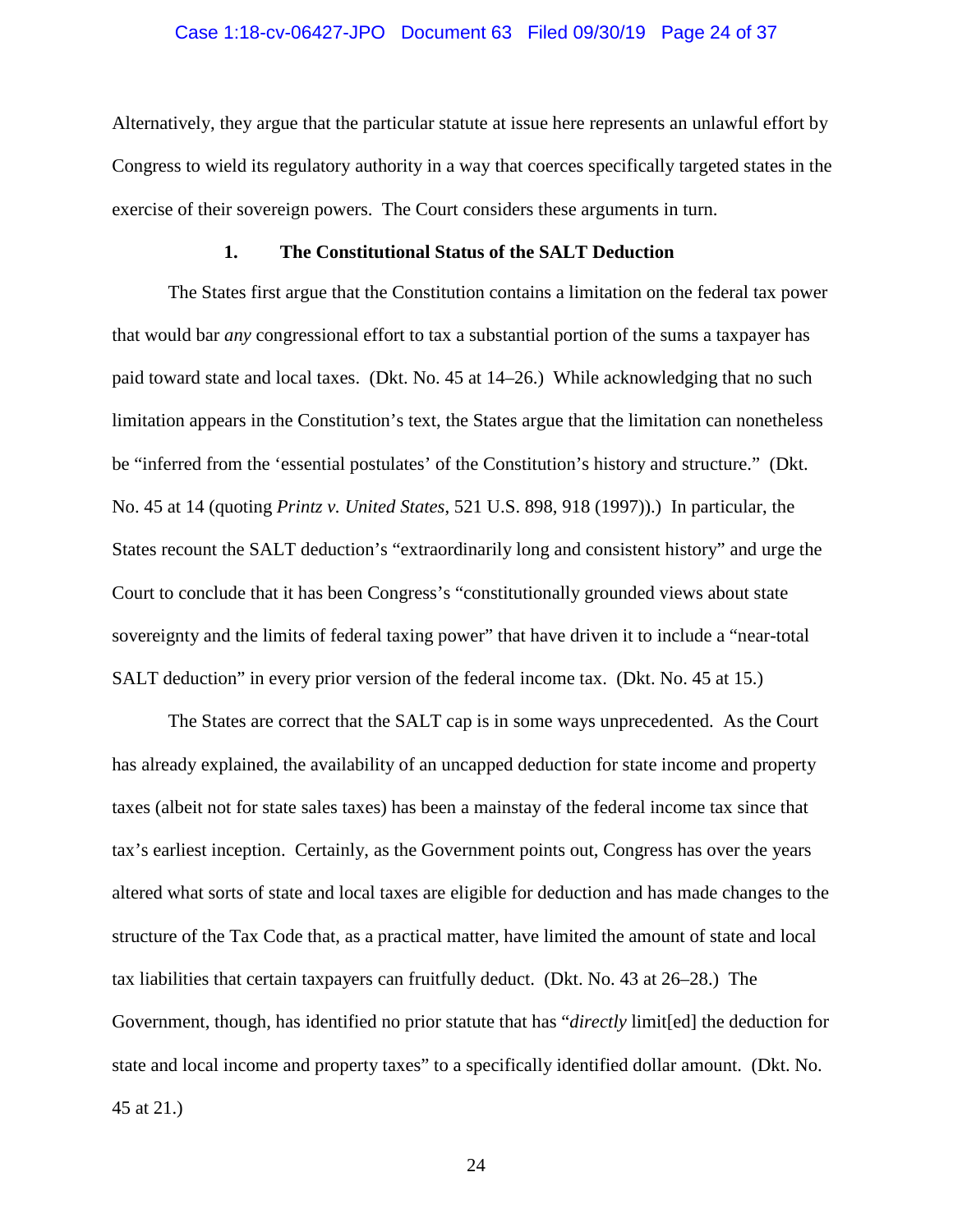#### Case 1:18-cv-06427-JPO Document 63 Filed 09/30/19 Page 25 of 37

And the States are further correct that when "there is no constitutional text speaking to [a] precise question," courts may seek an answer in, among other things, "historical understanding and practice." *Printz*, 521 U.S. at 905. So, for example, in *Printz v. United States*, the Supreme Court, when invalidating a federal law that required state and local law enforcement officers to perform background checks on potential handgun purchasers, found it relevant that "compelled enlistment of state executive officers for the administration of federal programs [was], until very recent years . . . , unprecedented." *Id.* at 905. And in *Free Enter. Fund v. Pub. Co. Accounting Oversight Bd.*, 561 U.S. 477 (2010), the Supreme Court cited the historical novelty of a statute that placed unprecedented restrictions on the President's ability to remove certain executivebranch officers as a sign of unconstitutionality, *see id.* at 505–06.

Mere "[l]egislative novelty," however, "is not necessarily fatal." *Nat'l Fed. of Indep. Business v. Sebelius* (*NFIB*), 567 U.S. 519, 549 (2012) (opinion of Roberts, C.J.). Even if historic practice "tends to negate the existence of [an asserted] congressional power," practice alone is "not conclusive." *Printz*, 521 U.S. at 918. Rather, courts look to historic practice to inform their understanding of the structural limitations that ultimately arise from the Constitution itself. In *Printz*, then, the novelty of the law at issue was instructive only insofar as it clarified how the constitutionally enshrined "division of power between State and Federal Governments" had historically been viewed. *Id.* at 922. And in *Free Enterprise Fund*, the Court considered past legislative practice not for its own sake, but only as an aid in understanding the scope of "[t]he executive power" that the Constitution explicitly vests in the President. *Free Enter. Fund*, 561 U.S. at 492 (alteration in original) (quoting U.S. Const. art. II, § 1, cl. 1).

Instead of looking at the SALT cap's novelty alone, then, this Court must ask whether the fact that Congress has not previously imposed such a cap arises out of a structural limitation built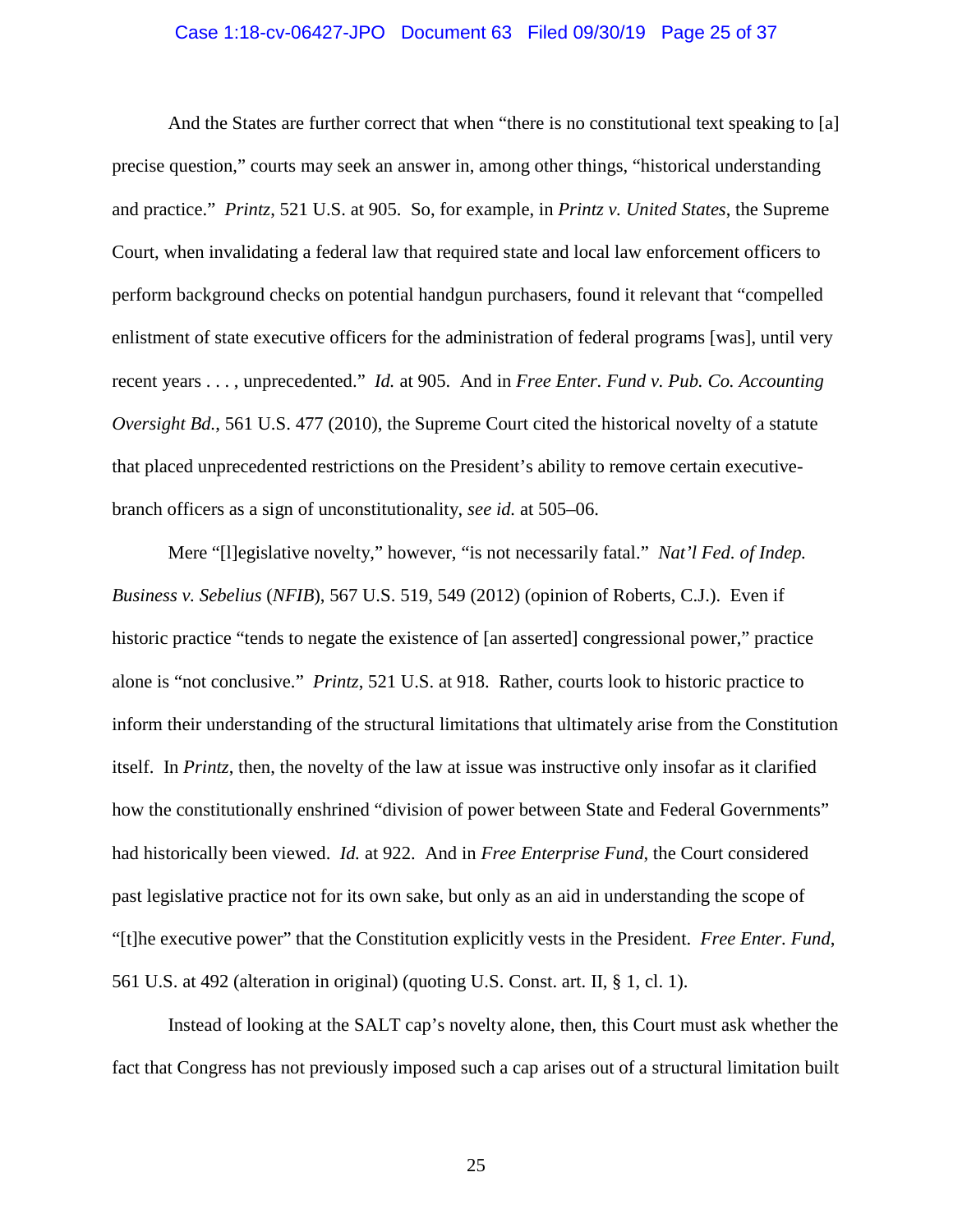#### Case 1:18-cv-06427-JPO Document 63 Filed 09/30/19 Page 26 of 37

into the constitutional plan. And this is where the States run into trouble. The Supreme Court has held that Article I, section 8, from which the federal government derives its power to "lay and collect Taxes," U.S. Const. art. I, § 8, cl. 1, "is exhaustive and embraces every conceivable power of taxation," *Brushaber v. Union Pac. R.R. Co.*, 240 U.S. 1, 12 (1916), including the power "to lay and collect income taxes," *id.* at 13. Accordingly, Congress holds "plenary power under the Constitution to tax income and to grant exemptions from that tax." *Lyeth v. Hoey*, 305 U.S. 188, 194 (1938). That plenary power "knows no restriction except where one is expressed in or arises from the Constitution." *United States v. Bennett*, 232 U.S. 299, 306 (1914).

The States have cited no constitutional principle that would bar Congress from exercising its otherwise plenary power to impose an income tax without a limitless SALT deduction. In the main, they rely on the notion that the Tenth Amendment preserves states' "power to tax all property, business, and persons, within their respective limits," *Thomson v. Union Pac. R.R. Co.*, 76 U.S. 579, 591 (1869), and so bars "improper [federal] interference with the [s]tates' taxing power" (Dkt. No. 45 at 16). Even absent an uncapped SALT deduction, though, states remain free to exercise their tax power however they wish. To be sure, the SALT cap, like any other feature of federal law, makes certain state and local policies more attractive than others as a practical matter. But the bare fact that an otherwise valid federal law necessarily affects the decisional landscape within which states must choose how to exercise their own sovereign authority hardly renders the law an unconstitutional infringement of state power. 10 *Cf. Garcia v. San Antonio Metro. Transit Auth.*, 469 U.S. 528, 552 (1985) ("State sovereign interests . . . are

 $10$  To be sure, the States argue that the particular SALT cap at issue here represents a uniquely coercive exercise of federal power, and that the burdens it imposes on state regulatory authority go beyond the sort of incidental effects that any other federal law might create. (Dkt. No. 45 at 26–36.) The Court addresses that argument below. *See infra* Section III.B.2.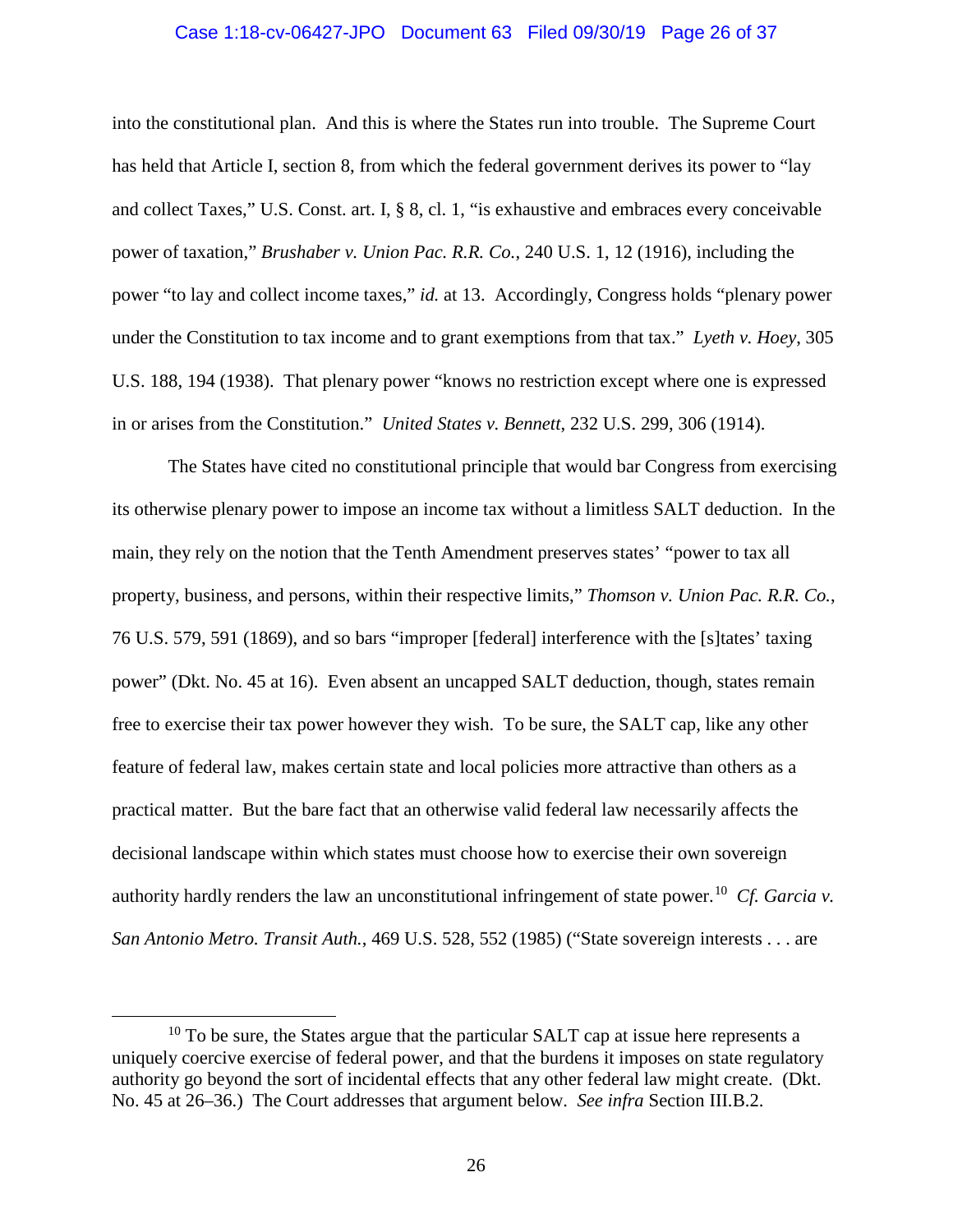#### Case 1:18-cv-06427-JPO Document 63 Filed 09/30/19 Page 27 of 37

more properly protected by procedural safeguards inherent in the structure of the federal system than by judicially created limitations on federal power."); *Goldin v. Baker*, 809 F.2d 187, 191 (2d Cir. 1987) (considering a Tenth Amendment challenge to a federal tax on certain income and rejecting it on the ground that "the power to tax private income has been expressly delegated to Congress" (quoting *Regan*, 465 U.S. at 418 (Stevens, J., concurring in part and dissenting in part))).

The Supreme Court's opinion in *South Carolina v. Baker* dispels any remaining doubt on this point. In *Baker*, the Court rejected the claim that Congress had overstepped its constitutional authority when it eliminated a longstanding federal tax exemption for interest earned on stateissued bearer bonds. *Baker*, 485 U.S. at 527. Despite the "historical fact that Congress ha[d] always exempted state bond interest from taxation by statute, beginning with the very first federal income tax statute," *id.* at 523, the Court rejected the idea that this exemption had been "frozen into the Constitution," *id.* at 522 n.13. Concluding that nothing in the Constitution itself *mandated* the longstanding exemption that Congress had previously seen fit to offer as a matter of grace, the Court perceived no constitutional flaw in the law that did away with the exemption, *id.* at 527, notwithstanding the dissent's concern that the law could have "devastating effects... on state and local governments," *id.* at 533 (O'Connor, J., dissenting).

That case governs here. As in *Baker*, the parties seeking to impose a limitation on the federal government's plenary tax power in this case have made a strong showing that Congress has historically exempted certain income from federal taxation. But also as in *Baker*, those parties have failed to identify a persuasive basis for reading such an exemption into the Constitution itself. If anything, *Baker* presented a better opportunity for recognizing a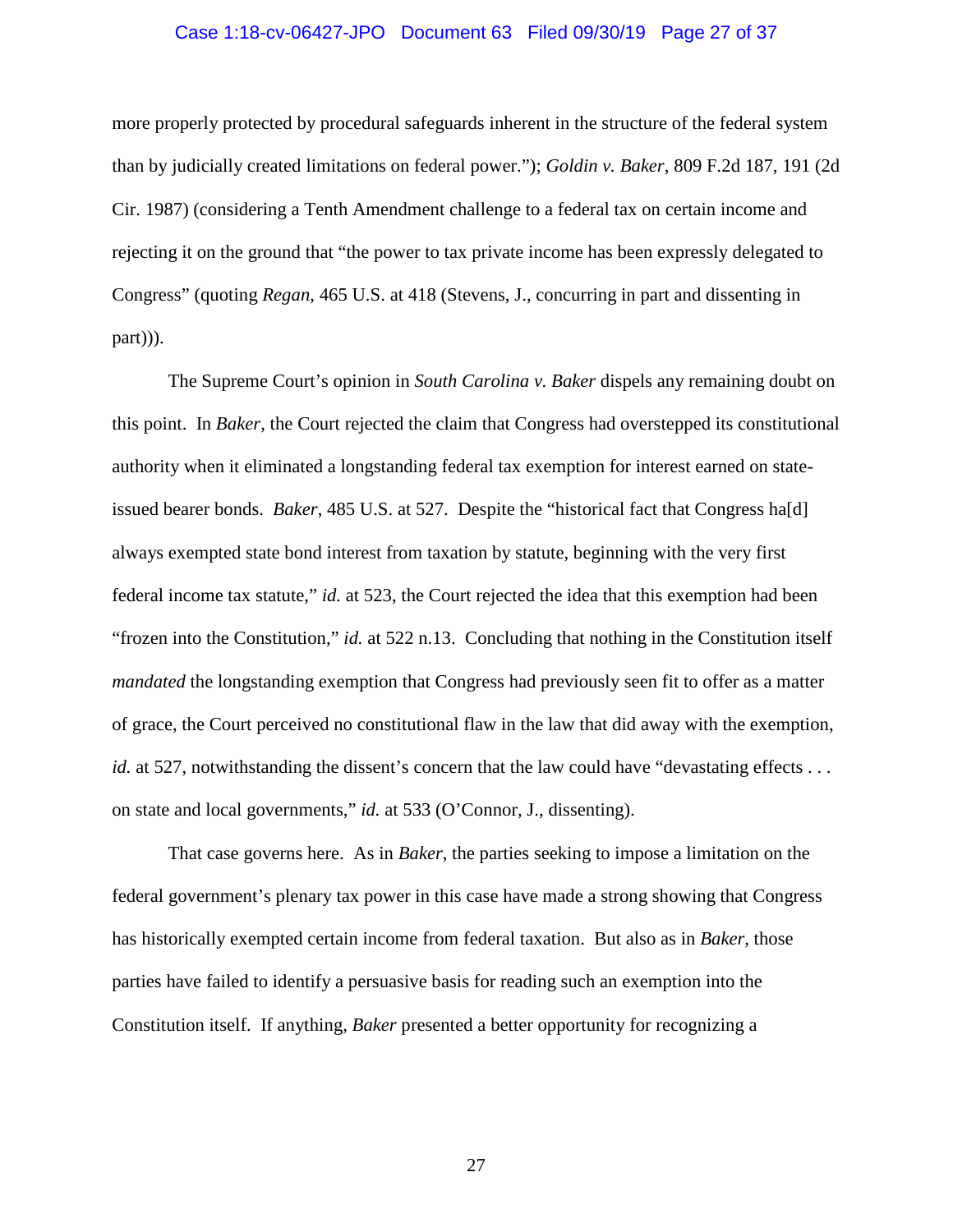# Case 1:18-cv-06427-JPO Document 63 Filed 09/30/19 Page 28 of 37

constitutionally rooted limitation on the federal tax authority than this case does. This is true for two reasons.

First, *Baker* addressed past legislative practice that was more consistent than the historic practice upon which the States rely here. Prior to the law at issue in *Baker*, Congress had never before taxed interest earned on state-issued bonds, making the challenged law a stark historical outlier. *See Baker*, 485 U.S. at 523. Here, however, although a direct cap on the deduction for sums paid toward state and local income and property taxes is a legislative novelty, Congress has previously limited the deduction for state and local *sales* taxes, *see* 100 Stat. at 2116, and has in the past, moreover, indirectly limited the SALT deduction altogether for certain taxpayers. In 1990, for example, Congress enacted the Pease limitation, under which taxpayers with adjusted gross incomes over a certain threshold were required to apply a specified reduction to the total amount they claimed in itemized deductions. 11 *See* Omnibus Budget Reconciliation Act of 1990, Pub. L. No. 101-508, § 11102, 104 Stat. 1388, 1388-406 (codified at 26 U.S.C. § 68). And the Pease limitation has been upheld as constitutional over objections that it exceeded Congress's lawful tax authority by effectively limiting the SALT deduction. *Campbell v. United States*, No. 00 Civ. 4746, 2001 WL 1262934, \*2–4 (S.D.N.Y. Oct. 22, 2001), *aff'd*, 45 F. App'x 50 (2002).

Second, the relevant historical record in *Baker* betrayed express legislative doubt as to the constitutionality of limiting the deduction at issue. As the Court has explained, the issue of whether the Sixteenth Amendment allowed Congress to tax interest earned on state-issued bonds was a source of explicit uncertainty during the ratification debates. *See supra* Section I.A & n.4. The States point to no comparable evidence that shows that the SALT deduction has historically

 $11$  The Tax Cuts and Jobs Act has suspended the Pease limitation for any taxable year beginning after December 31, 2017, and before January 1, 2026. *See* Tax Cuts and Jobs Act, Pub. L. No. 115-97, § 11046, 131 Stat. at 2088 (codified at 26 U.S.C. § 68(f)).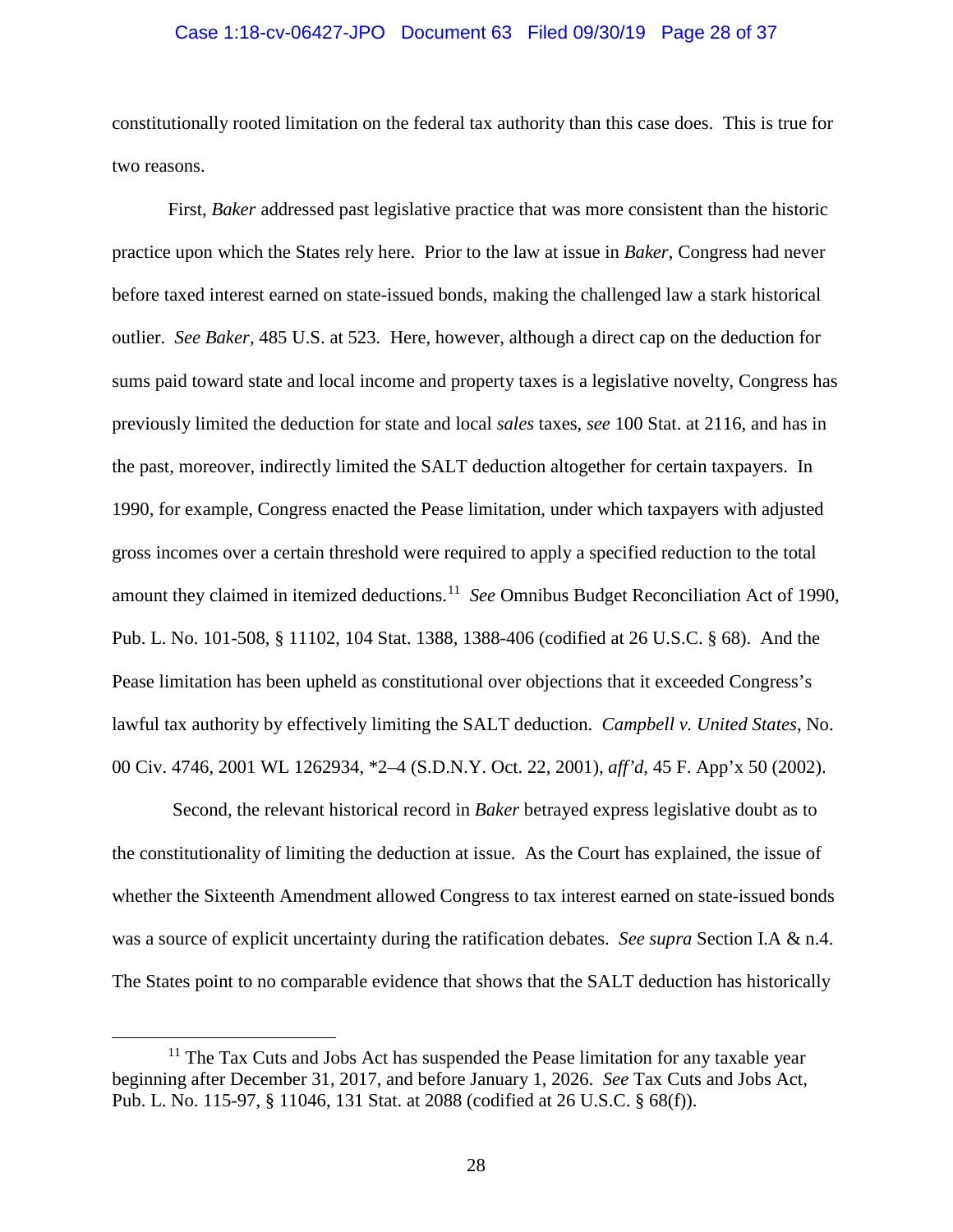#### Case 1:18-cv-06427-JPO Document 63 Filed 09/30/19 Page 29 of 37

been seen as constitutionally required. Legislators, of course, have accepted the uncontroversial proposition that Congress may not directly interfere with the states' exercise of their sovereign tax powers. *See* 45 Cong. Rec. 1696 (1910) (noting one Senator's view that "there must always be subtracted from" the federal tax power "the right of the different [state] sovereignties to perform their functions as such"). But, as set out above, a SALT cap does not necessarily work such interference. And while the States highlight legislative statements that reference the SALT deduction in connection with states' rights, *see supra* note 5, these sparse, ambiguous references to federalist principles fail to demonstrate a widely held, longstanding view that, in including an uncapped SALT deduction in every past federal income tax, Congress has been responding to a constitutional imperative rather than making an accommodating policy choice. Indeed, one of the Founding-era sources the States have cited took the view that if dual state-federal taxation under the new Constitution led to the "improper accumulation of taxes on the same object," the result "would be a mutual inconvenience, not arising from a superiority or defect of power on either side, but from an *injudicious* exercise of power by one or the other." The Federalist No. 33 (Alexander Hamilton) (emphasis added). It then expressed a "hope[]" that "*mutual interest*," rather than legal mandate, "would dictate a concert in this respect." *Id.* (emphasis added).

The Court recognizes that the SALT cap is in many ways a novelty. But the States have failed to persuade the Court that this novelty alone establishes that the SALT cap exceeds Congress's broad tax power under Article I, section 8 and the Sixteenth Amendment.

### **2. Coercion**

Unable to establish that a dollar cap on the SALT deduction is unlawful *per se*, the States next pursue a narrower argument that takes aim at the specific cap enacted here. Put briefly, the States argue that the purpose and effect of *this* SALT cap is to coerce certain targeted states into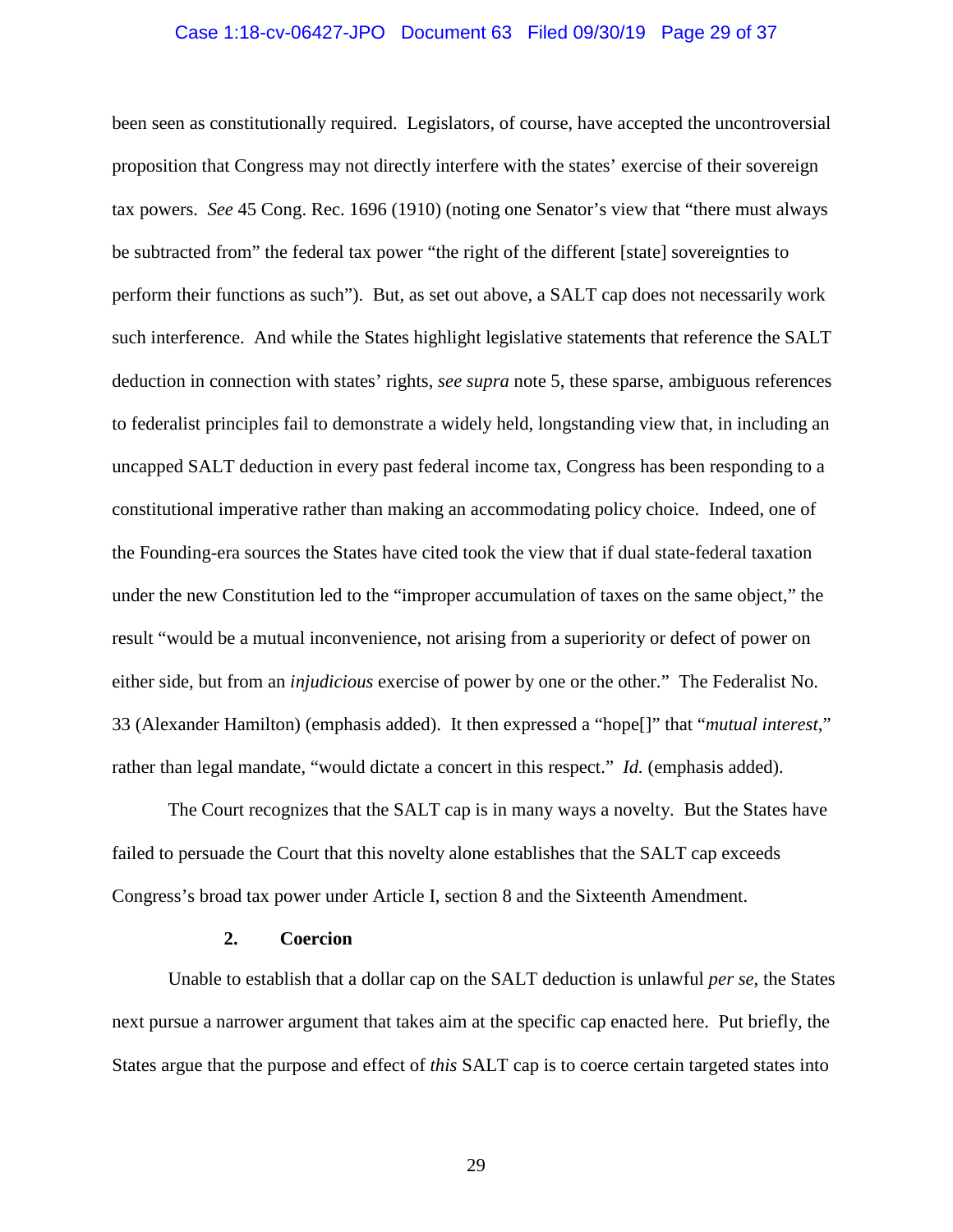#### Case 1:18-cv-06427-JPO Document 63 Filed 09/30/19 Page 30 of 37

bringing their tax policies in line with the federal government's preferences. (Dkt. No. 45 at 26– 36.) And this sort of targeted coercion, the States maintain, violates the Constitution. (*Id.*)

The States' coercion argument rests on the principle that the Tenth Amendment restricts Congress's ability to "direct or otherwise motivate the States to regulate in a particular field or a particular way." *New York*, 505 U.S. at 161. Most fundamentally, "Congress may not simply 'commandee[r] the legislative processes of the States by directly compelling them to enact and enforce a federal regulatory program.'" *Id.* (quoting *Hodel v. Va. Surface Mining & Reclamation Ass'n, Inc.*, 452 U.S. 264, 288 (1981)). And just as Congress may not "directly . . . compel the States" to implement a federal program, *id.* at 166, it exceeds the scope of its constitutional authority if it "indirectly coerces a State to adopt a federal regulatory system as its own," *NFIB*, 567 U.S. at 578 (plurality opinion).

The States contend that this principle applies here. Although they have not identified any specific federal policy that the SALT cap is designed to coerce them into adopting, they allege that the cap constitutes an effort to disincentive them, in general terms, from imposing high tax rates. (Dkt. No. 45 at 26–29.) Worse yet, they go on, this coercive effect is no mere incident of an otherwise innocent piece of legislation. To the contrary, they argue, Congress *intended* that the SALT cap would effectively compel certain disfavored, high-taxing states to alter their tax policies. (Dkt. No. 45 at 29–33.) Thus, the States conclude, the SALT cap not only works an unlawful coercive effect in violation of the Tenth Amendment, but it does so in a disparate manner that violates the constitutional principle of equal sovereignty among the states. (*Id.*)

As an initial matter, this Court declines to speculate on Congress's motives in passing the SALT cap. Even assuming, favorably to the States, that Congress enacted the cap in the hopes of prompting states to lower their taxes, the Supreme Court's opinion in *South Dakota v. Dole*, 483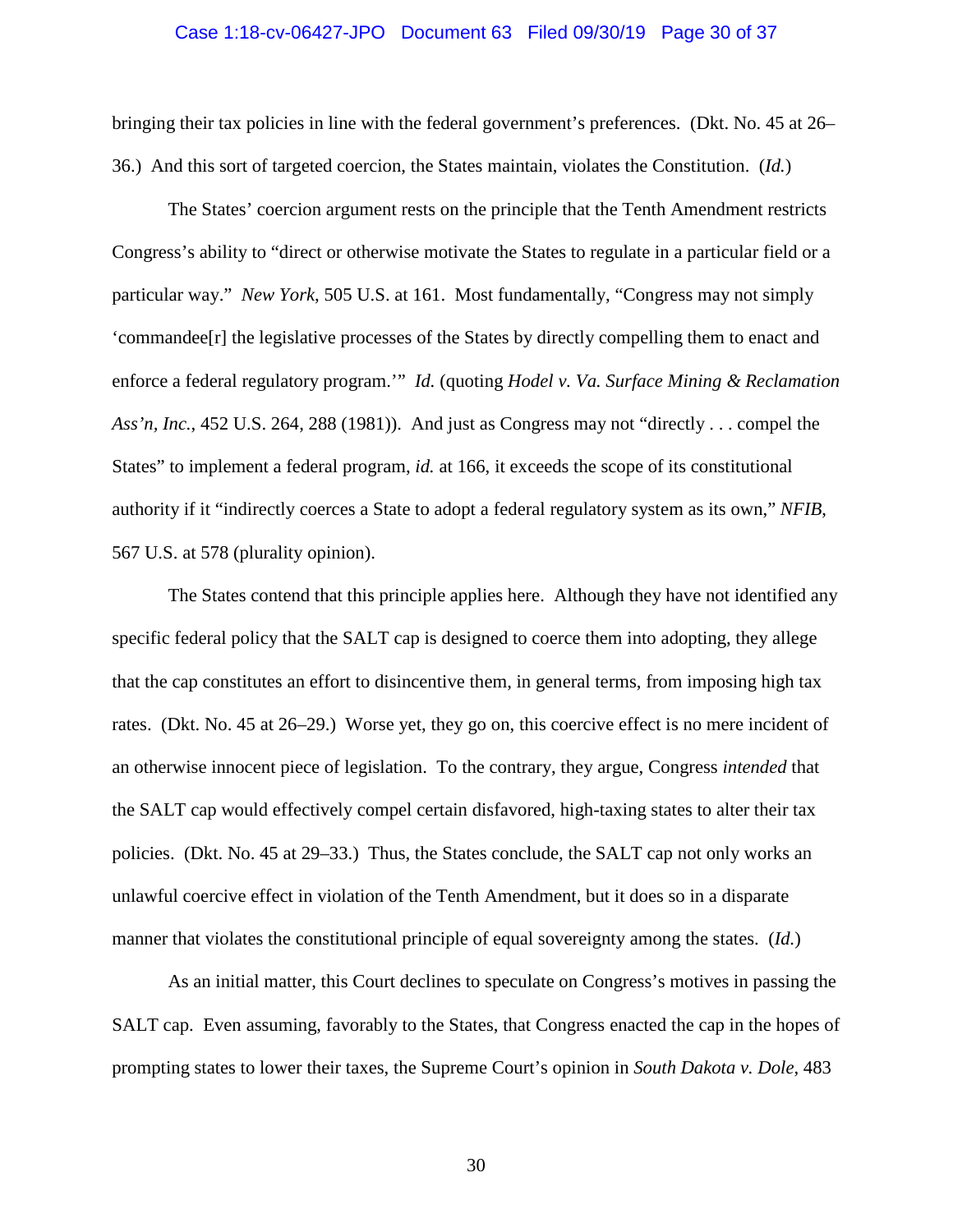#### Case 1:18-cv-06427-JPO Document 63 Filed 09/30/19 Page 31 of 37

U.S. 203 (1987), makes clear that an otherwise valid federal law does not offend the Constitution simply because it seeks to affect state policies. In *Dole*, the Court rejected a claim that Congress had exceeded its constitutional authority by directing the Secretary of Transportation to withhold certain federal highway funds from any state that authorized anyone younger than twenty-one to drink alcohol. *See id.* at 205–06. Even assuming that Congress had no power to "regulate drinking ages directly," the Court held, Congress nevertheless had the constitutional authority to "act[] indirectly under its spending power to encourage uniformity in the States' drinking ages." *Id.* at 206. The Court's reasoning was straightforward. Beginning with the established principle that the Constitution gives Congress broad power to "authorize expenditure of public moneys for public purposes," *id.* at 207 (quoting *United States v. Butler*, 297 U.S. 1, 65 (1936)), the Court saw no constitutional problem with Congress's choice to use that power to give "relatively mild encouragement to the States to enact higher minimum drinking ages than they would otherwise choose," *id.* at 211. This was so, the Court reasoned, because even if the challenged law favored certain state-level policy choices over others, the ultimate decision of where to set the drinking age "remain[ed] the prerogative of the States not merely in theory but in fact." *Id.* at 211–12.

The same reasoning applies here. The federal taxing power, like the spending power, "gives the Federal Government considerable influence even in areas where it cannot directly regulate." *NFIB*, 567 U.S. at 537. Just as Congress may impose conditions on federal spending in order to encourage federally preferred state-level policies, it may also influence the states by "enact[ing] a tax on an activity that it cannot authorize, forbid, or otherwise control." *Id.* Thus, in the tax context, no less than in the spending context, a court will typically not "[i]nquir[e] into the hidden motives which may move Congress to exercise a power constitutionally conferred upon it." *Sonzinsky v. United States*, 300 U.S. 506, 513–14 (1937); *cf. United States v. Kahriger*,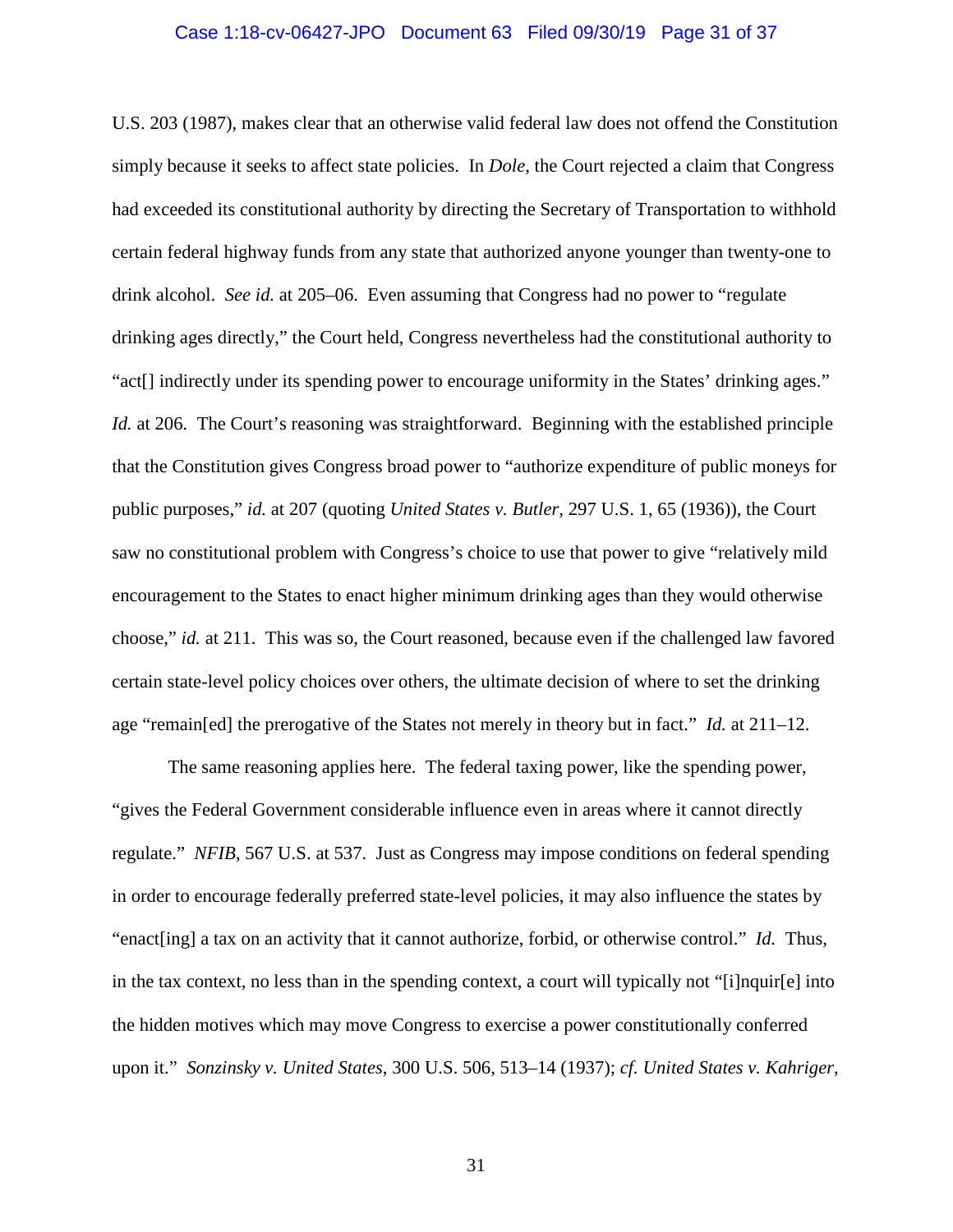#### Case 1:18-cv-06427-JPO Document 63 Filed 09/30/19 Page 32 of 37

345 U.S. 22, 27 (1953) (upholding a federal tax despite "legislative history indicating a congressional motive to suppress" intrastate gambling activity (footnote omitted)), *overruled in part on other grounds by Marchetti v. United States*, 390 U.S. 39, 54 (1968). So even if, as the States contend, Congress enacted the SALT cap in order to exert downward pressure on state and local tax rates, such a motive poses no constitutional problem as long as the states remain free "not merely in theory but in fact" to set their own tax policies.<sup>12</sup> *Dole*, 483 U.S. at 211–12.

Nor have the States shown that legislative intent would be relevant even if, as they claim, Congress intended for the SALT cap's adverse effects to fall disproportionately on certain states. Article I, section 8 permits Congress to enact a tax that does not "fall | equally or proportionately on each State," as long as the tax "operates with the same force and effect in every place where the subject of it is found." *United States v. Ptasynski*, 462 U.S. 74, 82 (1983) (quoting *Ptasynski v. United States*, 550 F. Supp. 549, 553 (D. Wyo. 1982)). Here, the SALT cap applies equally to all state and local taxes across the nation, such that the disparate nature of its effects would not ordinarily raise constitutional concerns. The States, of course, contend that the cap violates an independent constitutional principle announced by the Supreme Court in *Shelby County v. Holder*, 570 U.S. 529 (2013) — namely, "the principle that all States enjoy equal sovereignty," *id.* at 535. *Shelby County*, though, is inapposite. In that case, the Court invalidated part of a statutory scheme that required some (but not all) states "to obtain federal permission before enacting any law related to voting," *id.* at 535, a requirement that the Court viewed as an "extraordinary departure from the traditional course of relations between the States and the

 $12$  The Government, of course, disputes that the States have produced sufficient evidence to establish that Congress harbored any particular motive in enacting the SALT cap. (Dkt. No. 43 at 35–38.) Because the Court concludes that the States' arguments fail on the merits even if Congress *was* motivated by a desire to influence state and local tax policy, the Court need not decide whether the States' evidence of legislative intent is sufficient to create a factual dispute.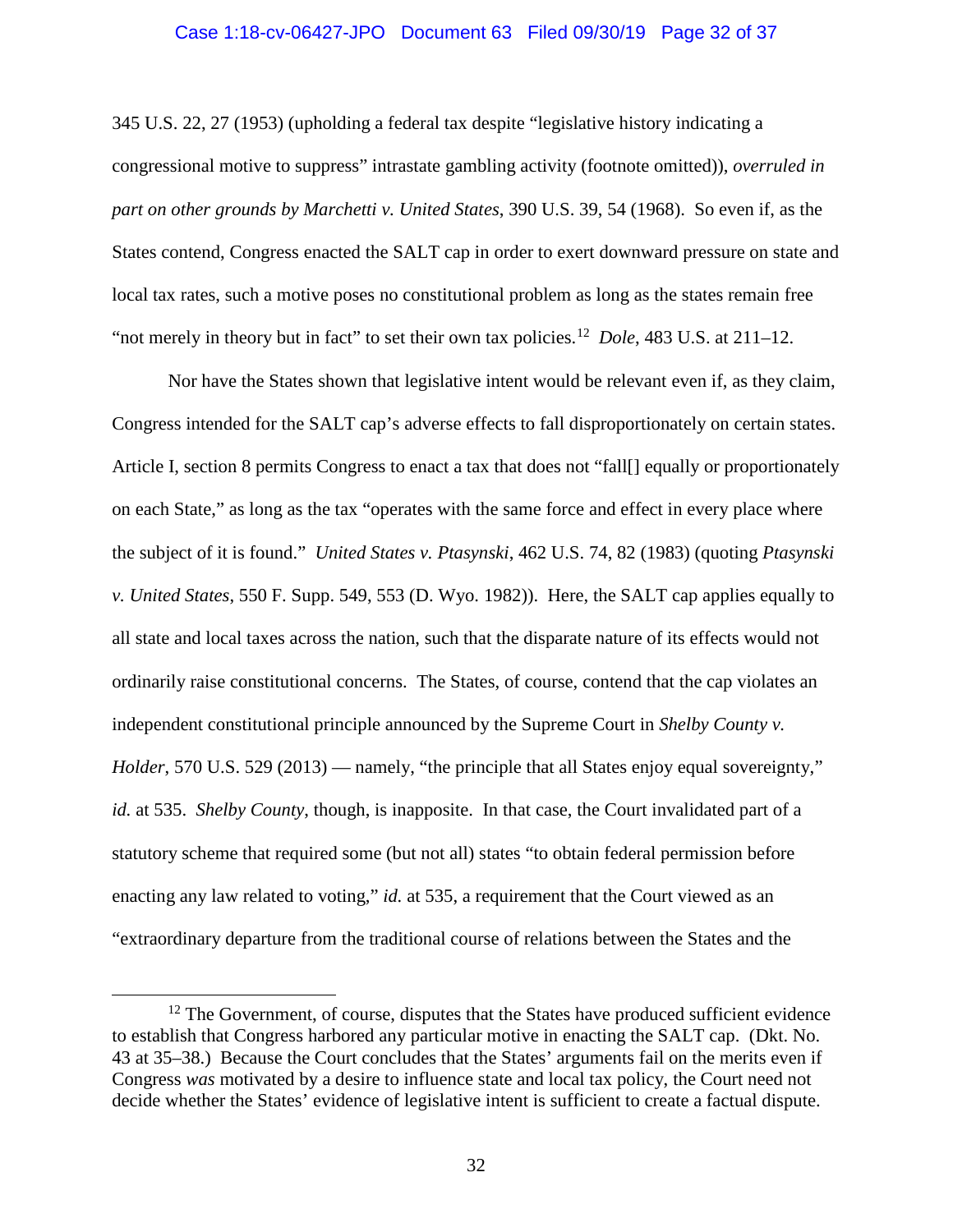## Case 1:18-cv-06427-JPO Document 63 Filed 09/30/19 Page 33 of 37

Federal Government," *id.* at 545 (quoting *Presley v. Etowah Cty. Comm'n*, 502 U.S. 491, 500–01 (1992)). That scheme bears no resemblance to the SALT cap, which applies to *every* state's taxpayers and does not require *any* state to "beseech the Federal Government for permission" to exercise its sovereign powers. *Id.* at 544. Put simply, nothing in *Shelby County* suggests that the equal sovereignty principle bars Congress from using its tax powers to incentivize state-level policy changes simply because it knows that some states will feel those incentives more forcefully than others. 13 *See Florida v. Mellon*, 273 U.S. 12, 17 (1927) ("Congress cannot accommodate its legislation to the conflicting or dissimilar laws of the several states, nor control the diverse conditions to be found in the various states, which necessarily work unlike results from the enforcement of the same tax.").

To assess the States' coercion claim, then, the Court must look to the SALT cap's effects rather than to the aims Congress might have had in enacting it. Specifically, the Court considers whether the States have sufficiently alleged that the SALT cap goes beyond the "relatively mild" encouragement" that the Constitution permits, *Dole*, 483 U.S. at 211, and constitutes an unlawful

 <sup>13</sup> Even further afield are *Massachusetts v. United States Department of Health & Human Services*, 682 F.3d 1 (1st Cir. 2012), and *Windsor v. United States*, 699 F.3d 169 (2d Cir. 2012), *aff'd*, 570 U.S. 744 (2013), upon which the States rely for the proposition that, "[i]n federalism cases, courts have probed deeply into Congress's motives for enacting legislation" (Dkt. No. 57 at 15). *Massachusetts* and *Windsor* involved equal protection challenges to an unprecedented federal law that defined marriage as exclusively heterosexual and thereby "intrude[d] extensively into a realm that ha[d] from the start of the nation been primarily confided to state regulation domestic relations and the definition and incidents of lawful marriage." *Massachusetts*, 682 F.3d at 12; *see also Windsor*, 699 F.3d at 186 (characterizing the law as "an unprecedented breach of longstanding deference to federalism"). But it is well established that the question of legislative purpose is central to the equal protection analysis, *see, e.g.*, *Washington v. Davis*, 426 U.S. 229, 240–41 (1976), whereas, as the Court has already explained, Congress commits no constitutional violation merely because it uses its tax powers with the intent of encouraging state-level policy changes. And, unlike the law at issue in *Massachusetts* and *Windsor*, the SALT cap falls well within an area of traditional federal regulation, *i.e.*, the area of "tax[ing] income and ... grant[ing] exemptions from that tax." *Lyeth*, 305 U.S. at 194.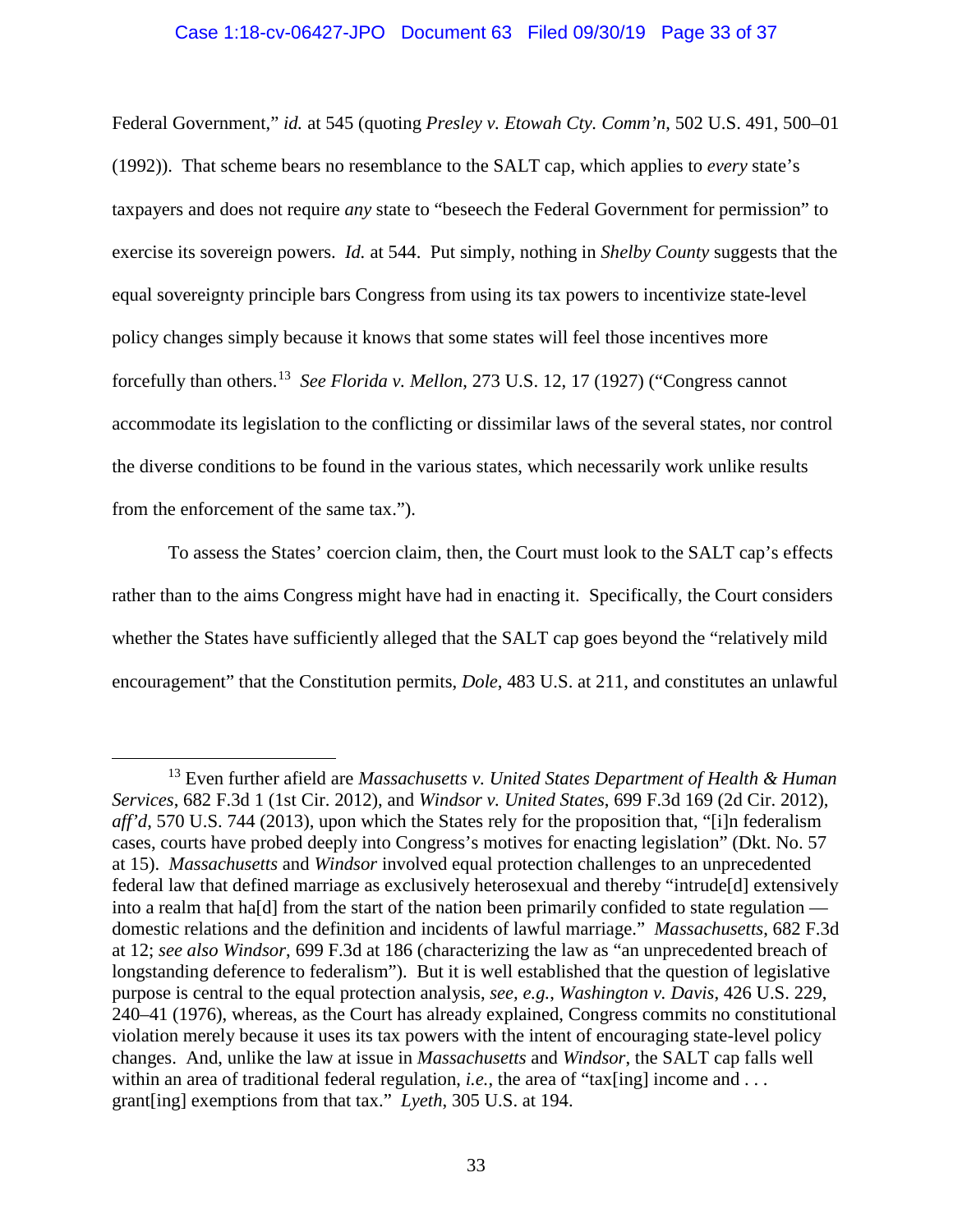### Case 1:18-cv-06427-JPO Document 63 Filed 09/30/19 Page 34 of 37

"gun to the head," *NFIB*, 567 U.S. at 581 (plurality opinion), by effectively coercing them into changing their tax laws. In arguing that the cap will indeed have an impermissible coercive effect, the States point to a number of facts that they characterize as undisputed. First, they claim that their taxpayers will pay "billions of dollars in additional federal income taxes because of the cap on the SALT deduction, relative to what they would have paid if the 2017 Tax Act had been enacted without the cap." (Dkt. No. 46 ¶ 49; *see also id.* ¶¶ 50–54.) Second, the States claim that the SALT cap will "make[] homeownership in the Plaintiff States more expensive and decrease[] the value of real estate in the Plaintiff States by billions of dollars" (Dkt. No. 46 ¶ 57; *see also id.* ¶¶ 58, 63, 65), with New York in particular predicting that this drop in property values will cause lower household spending, reduced in-state sales, and significant in-state job losses (Dkt. No. 46 ¶¶ 59–61). Finally, the States anticipate that the SALT cap will cause them to lose millions of dollars in real estate transfer tax revenue.<sup>14</sup> (Dkt. No. 46  $\P$  $[62, 64, 66]$ )

Ultimately, though, the Court cannot conclude that these claimed harms, even if real, are sufficient to establish that the SALT cap is coercive. Two considerations lead to this result.

First, the States' estimates of how much the SALT cap increases their taxpayers' federal tax bill are based on a flawed assumption. In making these estimates, the States have compared their taxpayers' situation under the Tax Cuts and Jobs Act as it has been enacted — SALT cap and all — to their taxpayers' situation as it would have been had Congress passed the Act without the SALT cap. (*See* Dkt. No. 46 ¶¶ 49–54.) There is no reason to believe, though, that the Tax Cuts and Jobs Act would have looked anything like the enacted version had Congress

<sup>&</sup>lt;sup>14</sup> Claiming an additional purported harm, the States further point to evidence that the SALT cap places a burden on them and their taxpayers that is disproportionate to the burden it places on other states and their taxpayers. (Dkt. No. 46 ¶¶ 47–48, 55–56.) But the fact that the SALT cap might burden the Plaintiff States more than it burdens other states does not speak to the issue of whether the cap's impact on the Plaintiff States is so grave as to render it coercive.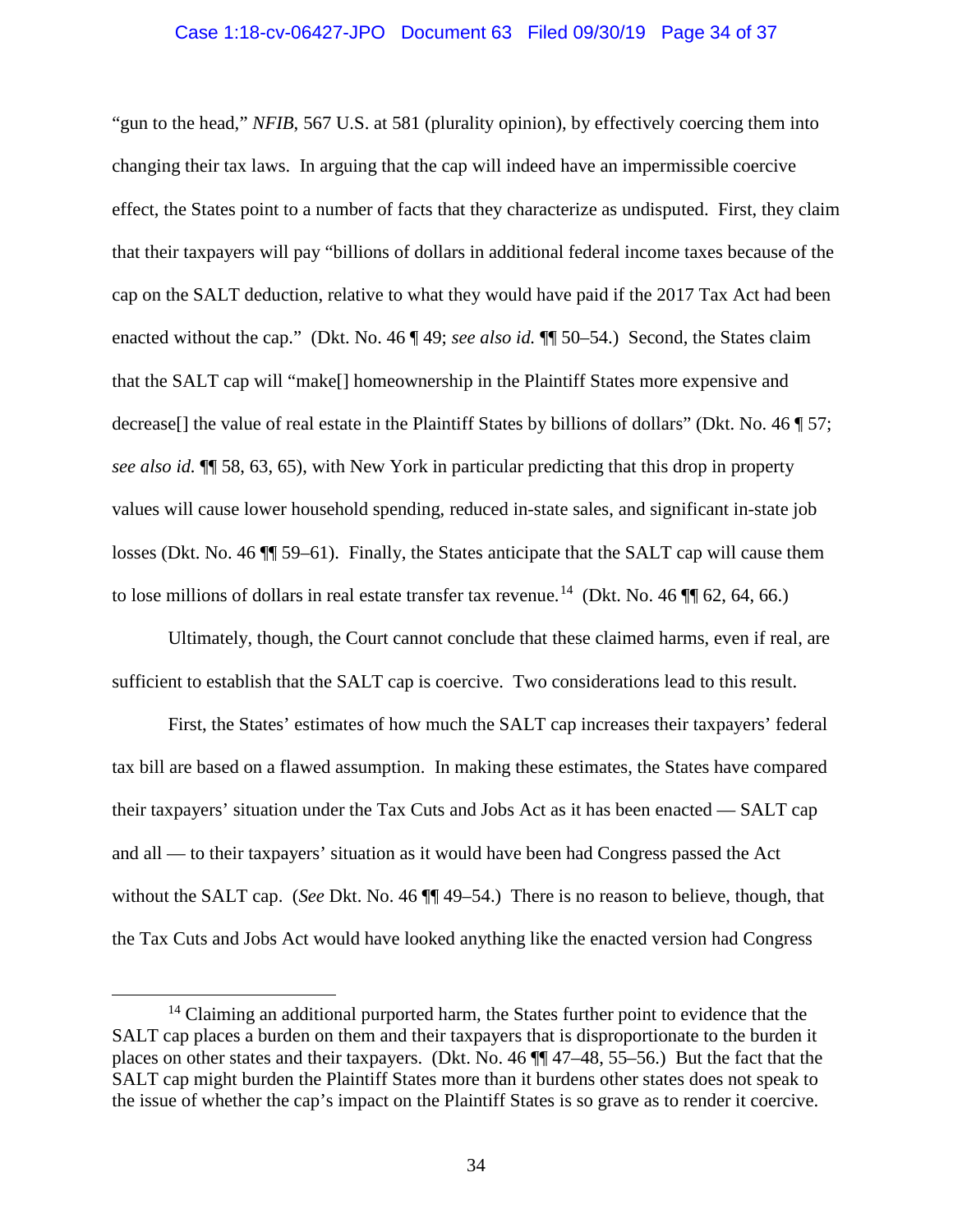#### Case 1:18-cv-06427-JPO Document 63 Filed 09/30/19 Page 35 of 37

not been able to cap the SALT deduction in order to counterbalance other of the Act's provisions that *lower* tax burdens, including for taxpayers in the Plaintiff States. The States, of course, respond that "[a] court considering the constitutionality of a particular statutory provision necessarily looks to that provision's effect — not the effects of the entire enactment that contained it." (Dkt. No. 57 at 9–10.) But that general proposition carries little water here. The gravamen of the States' coercion claim, after all, is that the SALT cap's effects will be so severe that the States will be compelled to change the fiscal policies that were in effect at the time of the cap's enactment. It would make no sense for the Court, in assessing that claim, to disregard contemporaneous developments that may have blunted the cap's supposed ill effects by giving the States' taxpayers offsetting gains.<sup>15</sup>

Second, even if the Court does follow the States in isolating the effects of the SALT cap from all other effects of the statute in which the cap is embedded, the States have not plausibly alleged that the cap's effects are so harmful that Congress has engaged in "economic dragooning that leaves the States with no real option but to acquiesce" in the federal government's preferred state and local tax policies. *NFIB*, 567 U.S. at 582. In essence, the States allege that the SALT cap will burden their taxpayers so heavily that the States will be compelled to adopt ameliorative policies in response. But the States have failed to show that the financial burden their taxpayers will experience as a result of the SALT cap is any more severe than the sort of burden that might accompany any other statewide economic disappointment. And, having failed to make such a showing, the States are unable to take the necessary further step of plausibly suggesting that the

<sup>&</sup>lt;sup>15</sup> The States also point out that their estimates of the SALT cap's effects on property values and real estate transfer tax revenues *do* account for all changes the Tax Cuts and Jobs Act has made to the federal Tax Code. (Dkt. No. 61 at 52:8–17.) But the States never argue that these lesser effects, standing alone, create an unconstitutional degree of coercive pressure.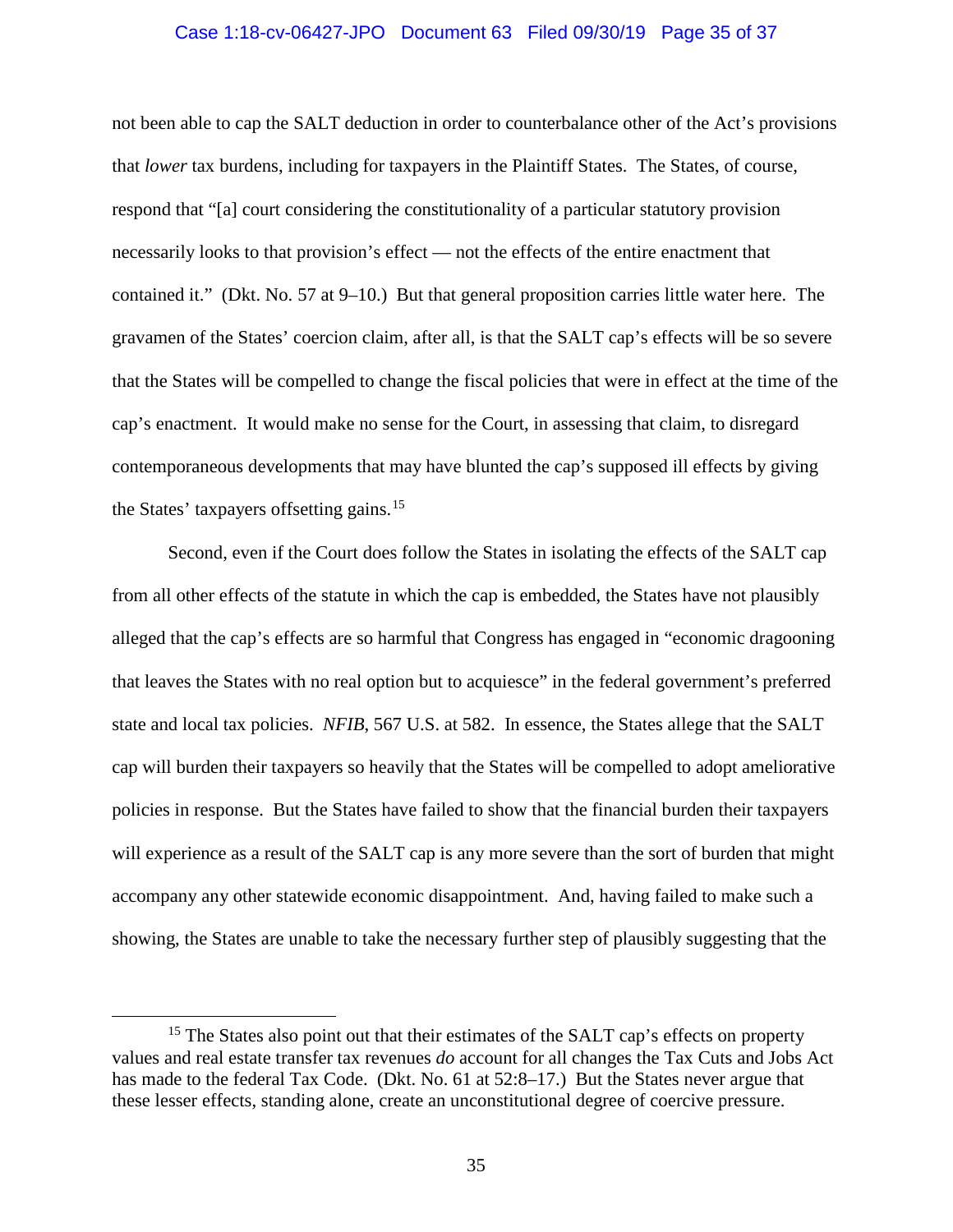#### Case 1:18-cv-06427-JPO Document 63 Filed 09/30/19 Page 36 of 37

SALT cap puts them to the forced choice of lowering tax rates or facing budgetary catastrophe. Indeed, at argument, counsel for the States as much as conceded that the cap's "budgetary implications are difficult to predict and pinpoint." (Dkt. No. 61 at 33:4–5.)

Comparing the situation here to the situation the Supreme Court confronted in *National Federation of Independent Business v. Sebelius* underscores the frailty of the States' coercion theory. In *NFIB*, the Supreme Court considered a federal law that threatened to withhold all Medicaid funding from any state that refused to expand its existing Medicaid program in specified ways. *See* 567 U.S. at 575–76 (plurality opinion). Noting that "Medicaid spending account[ed] for over 20 percent of the average State's total budget, with federal funds covering 50 to 83 percent of those costs," and that "States ha[d] developed intricate statutory and administrative regimes over the course of many decades to implement their objectives under existing Medicaid," *id.* at 581, the Court held that the law represented an unconstitutional federal effort to coerce the states into adopting the federally desired expansion, *id.* at 585. But whereas the law at issue in *NFIB* put a state to the choice of either administering its Medicaid program in the precise way Congress directed or else suffering a "threatened loss of over 10 percent of [its] overall budget," *id.* at 582, the SALT cap simply requires the States to either exercise their sovereign powers — howsoever they wish — to avert or assuage the cap's effects or else suffer the uncertain budgetary effects of doing nothing.<sup>16</sup> If being put to such an open-ended choice is coercion, it will be the rare piece of federal legislation that comports with the Tenth Amendment.

<sup>&</sup>lt;sup>16</sup> The States maintain that the increased federal tax burden their taxpayers will face as a result of the SALT cap is "similar in magnitude" to the amount of federal funds the law at issue in *NFIB* placed in jeopardy. (Dkt. No. 45 at 27.) Even if true, this point holds little weight. For one thing, the *absolute* value of the costs a challenged law threatens to impose means little without knowing the value of those costs *relative* to a state's overall budget. *Cf. NFIB*, 567 U.S. at 582 n.12 (plurality opinion) ("'Your money or your life' is a coercive proposition, whether